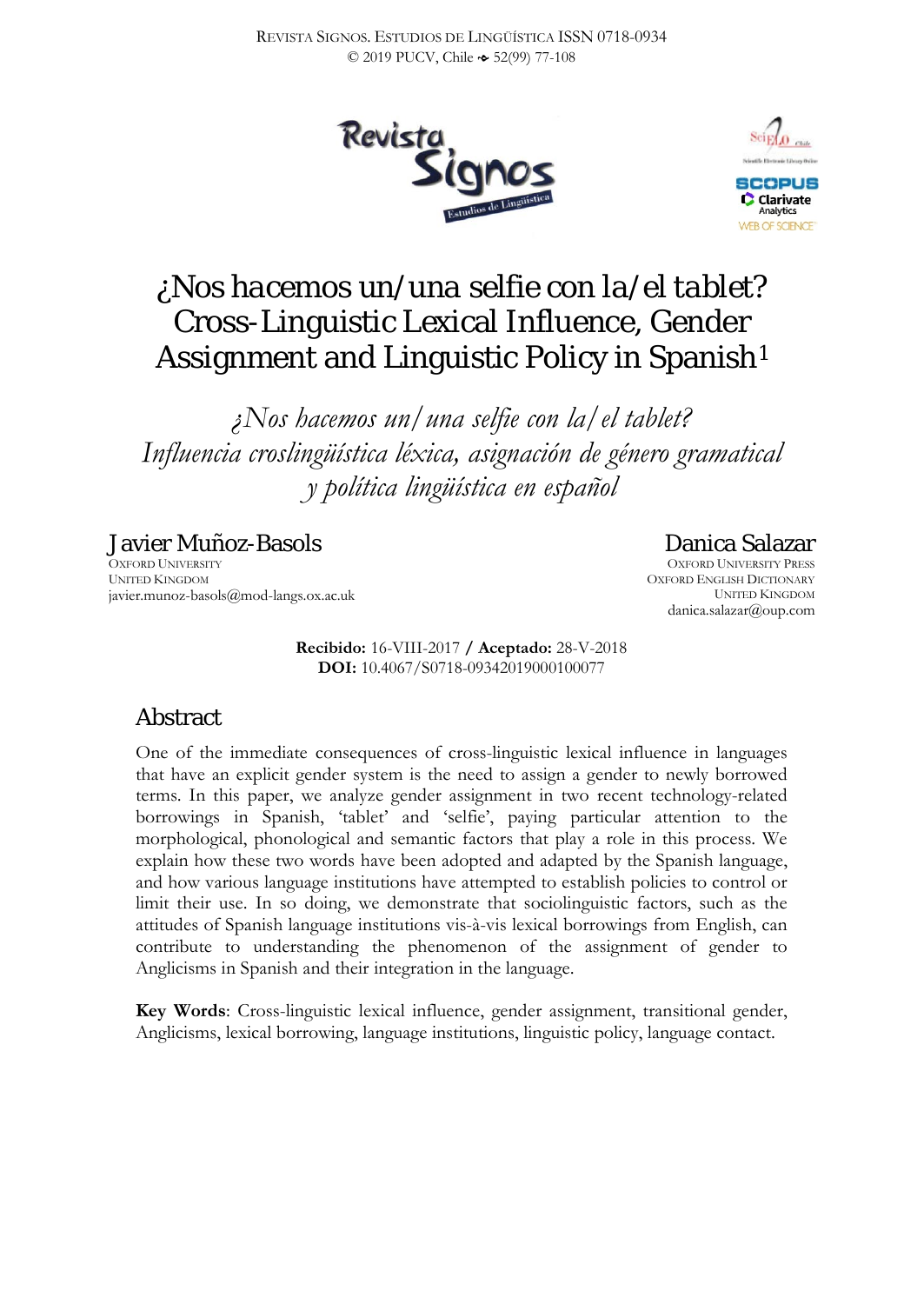## Resumen

Uno de los efectos inmediatos de la influencia croslingüística léxica en lenguas que poseen un sistema de género gramatical explícito es la necesidad de asignar un género concreto a los préstamos de otras lenguas. En este artículo, analizamos la asignación de género gramatical en español a dos préstamos lingüísticos recientes del ámbito tecnológico, *tablet* y *selfie*, prestando atención al papel que pueden desempeñar los factores morfológicos, fonológicos y semánticos en el proceso de incorporación a la lengua. Explicamos cómo estos dos préstamos han sido adoptados y adaptados en español y cómo diferentes instituciones de la lengua han intentado establecer políticas encaminadas a controlar o limitar su uso. Del mismo modo, también demostramos que para entender el proceso de asignación de género gramatical de los anglicismos en español y su integración en la lengua es necesario considerar además factores sociolingüísticos, como las actitudes hacia los préstamos lingüísticos del inglés por parte de las instituciones de la lengua.

**Palabras Clave:** Influencia croslingüística léxica, asignación de género gramatical, género transitorio, anglicismos, préstamos lingüísticos, instituciones de la lengua, política lingüística, lenguas en contacto.

## **INTRODUCTION**

How do official language institutions attempt to regulate the introduction of new words into a language? In this study, we focus on the assignment of gender to technology-related words in Spanish and the role that language institutions can potentially play in this process. To justify our choice of semantic field, we begin with a brief chronological overview of technological Anglicisms and their influence on the Spanish lexicon, and that of other languages, followed by a discussion of previous studies on gender assignment. We focus particularly on the attribution of gender to loanwords and the morphological, phonological and semantic factors conditioning this process. In addition, we explain the concept of 'transitional gender,' defined as the period of ambivalence between gender categories that borrowings undergo when they are first integrated into a language.

We use the particular examples of the words 'tablet' and 'selfie'[2](#page-31-1) as case studies to illustrate some of the processes Anglicisms undergo as they become part of the Spanish lexicon.[3](#page-31-2) The use of these two terms has recently seen a rapid rise in many languages. Initially used in Spanish in various ways, these words were either adopted as foreignisms in their original forms ('tablet', 'selfie'), or were adapted phonosemantically (*tableta*) or orthographically (*selfi*), due in part to recommendations by language institutions. Spanish speakers are currently using these words as direct borrowings with both genders (*el/la/un/una tablet*, *el/la/un/una selfie*), an ambivalence that presents a challenge in terms of gender-based grammatical agreement and other aspects related to their use in discourse. In addition, the composition of these two words poses interesting questions in the context of the Spanish gender system, including the role of phonetic factors in gender assignment, given that both 'tablet'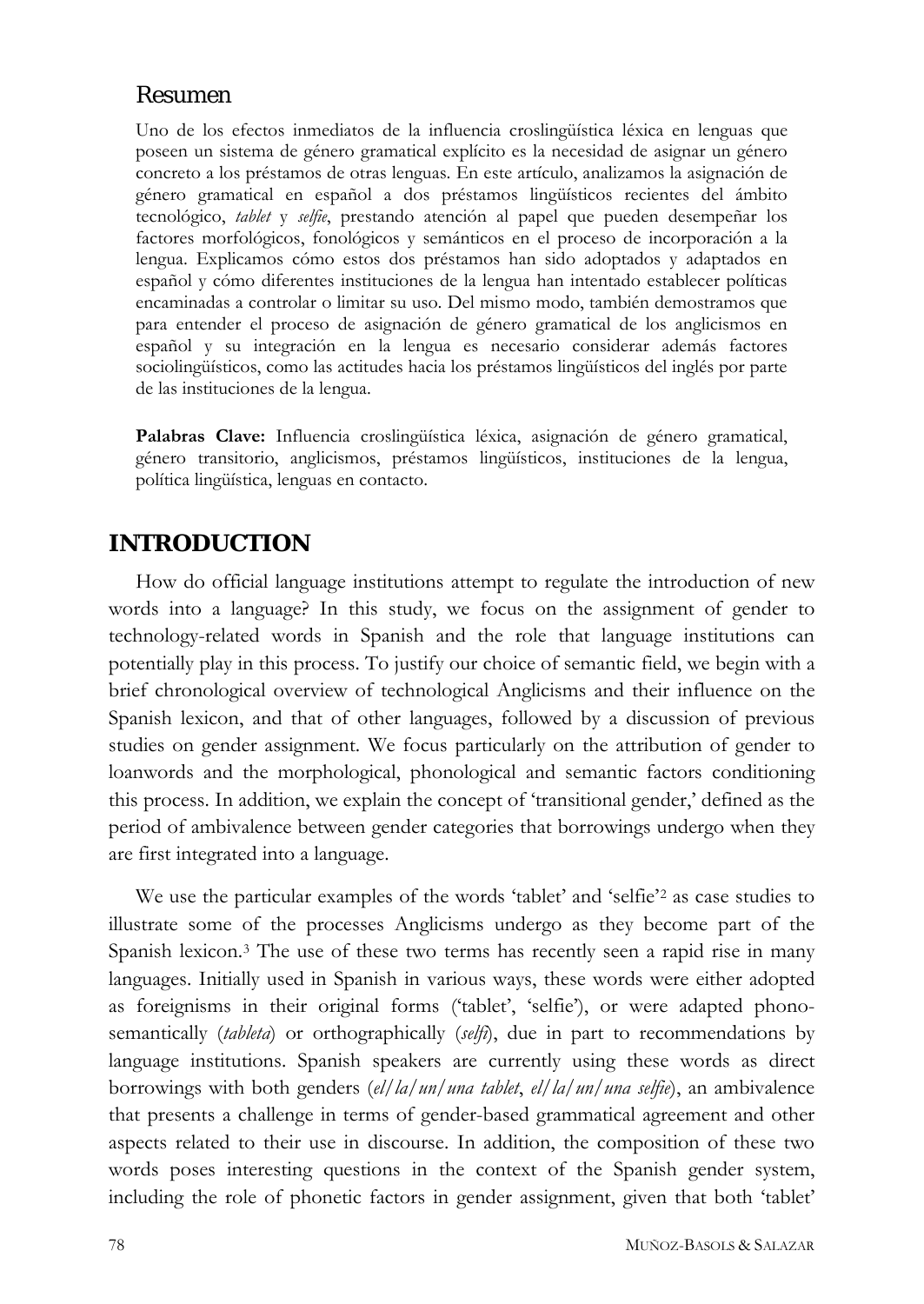and 'selfie' are disyllabic words, end in unstressed syllables, and possess atypical terminal endings in Spanish (*–t* and *–ie* pronounced /t/ and /i/ respectively). We present a case study on the words 'tablet' and 'selfie', and analyse the actions of language institutions with regard to these loanwords and their impact on how the gender of foreignisms is determined.

Comparing the use of these two words by Spanish speakers to the way they are represented in dictionaries and similar resources allows us to examine the way language institutions attempt to influence how language is used. For instance, the word 'tablet' was registered in the latest edition of the *Diccionario de la lengua española* (DLE, 2014) as *tableta*, while 'selfie' was not included at all. As we will demonstrate, the adoption and adaptation of these words into the Spanish language reflect how language institutions react and make recommendations on vocabulary use. These actions are not always completely aligned with how speakers use the language. Indeed, tracing the journey of these two terms through Spanish is a revealing exercise that can shed light on the process of integrating loanwords from English. More importantly, this analysis also contributes a sociolinguistic perspective by uncovering the attitudes of language institutions towards foreignisms and the role these attitudes can play in gender assignment.

## **1. Lexical borrowing and technological vocabulary**

#### *1.1. Loanwords as a reflection of technological progress*

An oft-discussed linguistic topic, both in the popular press and in scholarly publications, is the overwhelming lexical influence of English on the world's languages in recent decades. From Mandarin Chinese to Polish, from French to Modern Hebrew, languages spoken throughout the globe are borrowing English words and concepts by the thousand. One domain in which English holds considerable sway is that of science and technology, particularly in the dominant areas of mobile computing and communications (Gerding, Fuentes, Gómez & Kotz, 2012).

However, the borrowing of words and meanings has always been a productive means of lexical innovation for virtually every language. Throughout history, a strong motivating factor for loanword transmission has been the need to fill lexical gaps produced by new scientific concepts and technological inventions and innovations. The Romans adopted several Greek loanwords that later became the basis for the Latinate scientific terms that we use today (Holmes & Schultz, 1938). In the Middle Ages and during the Renaissance, a number of European languages borrowed several philosophical, scientific and medical terms that originated in the intellectual centres of the Arabic-speaking world (Daulton, 2011). From the  $17<sup>th</sup>$  until well into the early  $20<sup>th</sup>$ century, French held the distinction of being the international language of diplomacy and scientific communication (Janson, 2002), and thus an important source of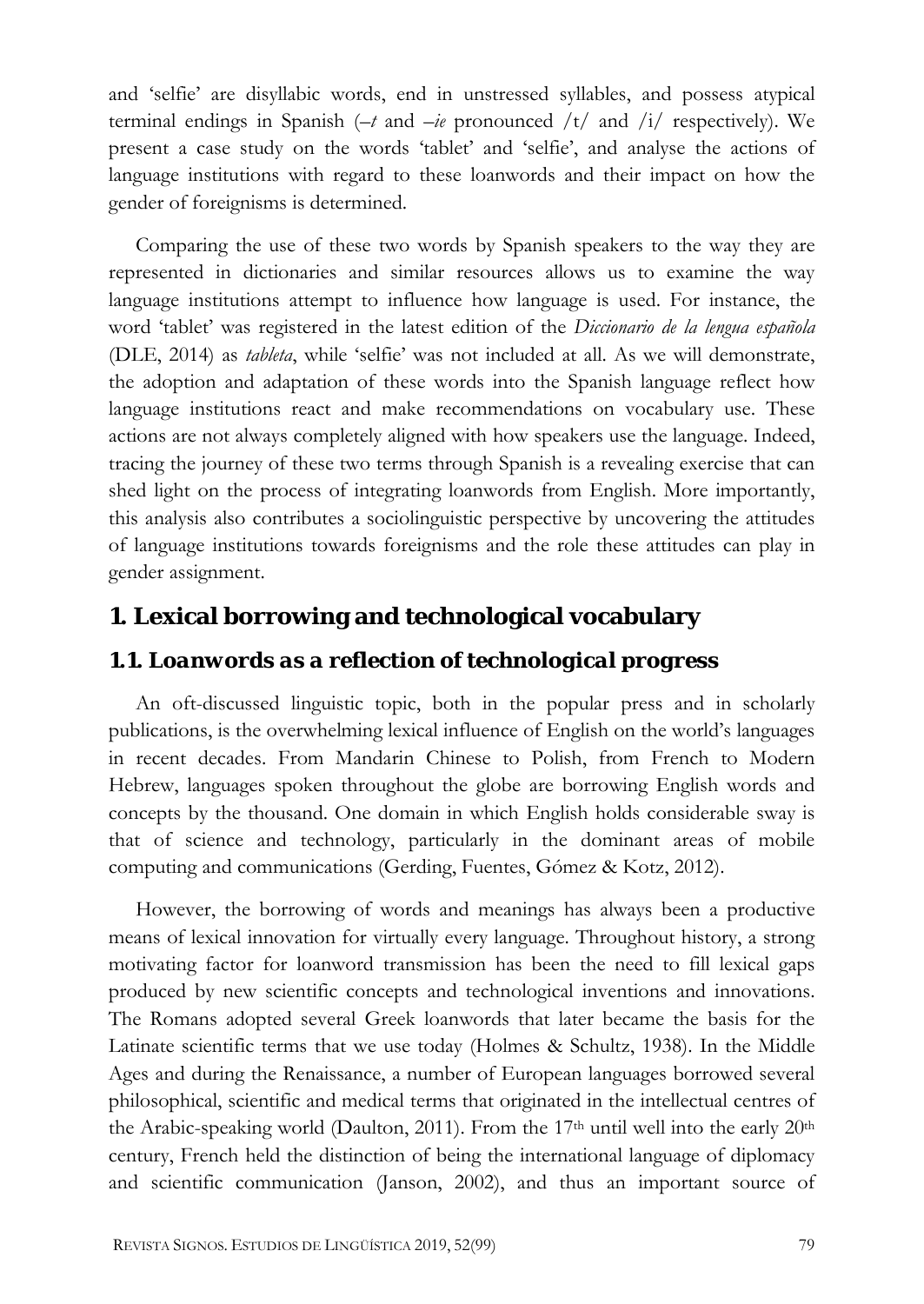loanwords for various scientific disciplines and emerging technologies such as photography and cinema.

English itself had minimal impact on other languages for most of its history, and its current role as the world's foremost word donor is a relatively recent development (Filipovic, 1996). Especially after the Norman invasion of 1066, English was mainly a word importer rather than an exporter, assimilating a large number of foreign loans from sources such as Latin and French.

It was only towards the end of the  $17<sup>th</sup>$  and the beginning of the  $18<sup>th</sup>$  century that the situation began to change. Interest in England and in English culture began to spread throughout Europe, starting in France, then extending to Italy and the rest of the continent. This 18th-century 'Anglomania' (Graf, 1911) led to the adoption of English words into French and subsequently into other fashionable European languages, such as Italian.

The position of English as a source of loanwords was further consolidated in the 19th century, with the dawn of the Industrial Revolution in Great Britain. Along with the enormous technological, economic and social changes originating from the British Isles came the English terms used to identify and describe novel ideas and objects corresponding to this brave new world. English began to contribute loanwords to a widening range of European tongues, from Germanic languages like Danish, Dutch, German, Norwegian and Swedish; to Romance languages such as French, Italian, Portuguese, Romanian and Spanish; as well as Slavonic languages such as Russian, Polish and Croatian (Filipovic, 1996).

Clearly, British political, economic and technological power in the  $19<sup>th</sup>$  and early  $20<sup>th</sup>$  centuries fuelled the rise of English as a global language, and the degree of cultural and economic contact with Great Britain ensured a continuous flow of loanwords from English to other languages. While the dominance of English might have seen itself threatened by the subsequent decline of the British Empire after the two World Wars, the erosion of British influence happened to coincide with the rise of a new English-speaking giant: the United States. This nation, which produced so many advances in science and technology, led the charge towards the globalization and informatisation that characterise 21st-century society. In a sense, the transfer of power from Britain to the United States paralleled the shift from mechanical to information technology.

The current position of English as the world's lingua franca is driven by two major forces originating in the United States: the Hollywood effect, with English-medium products propagated through technologies such as films, recorded music, and broadcast media looming large in the cultural landscape; and the Silicon Valley phenomenon, in which American computer- and Internet-based technologies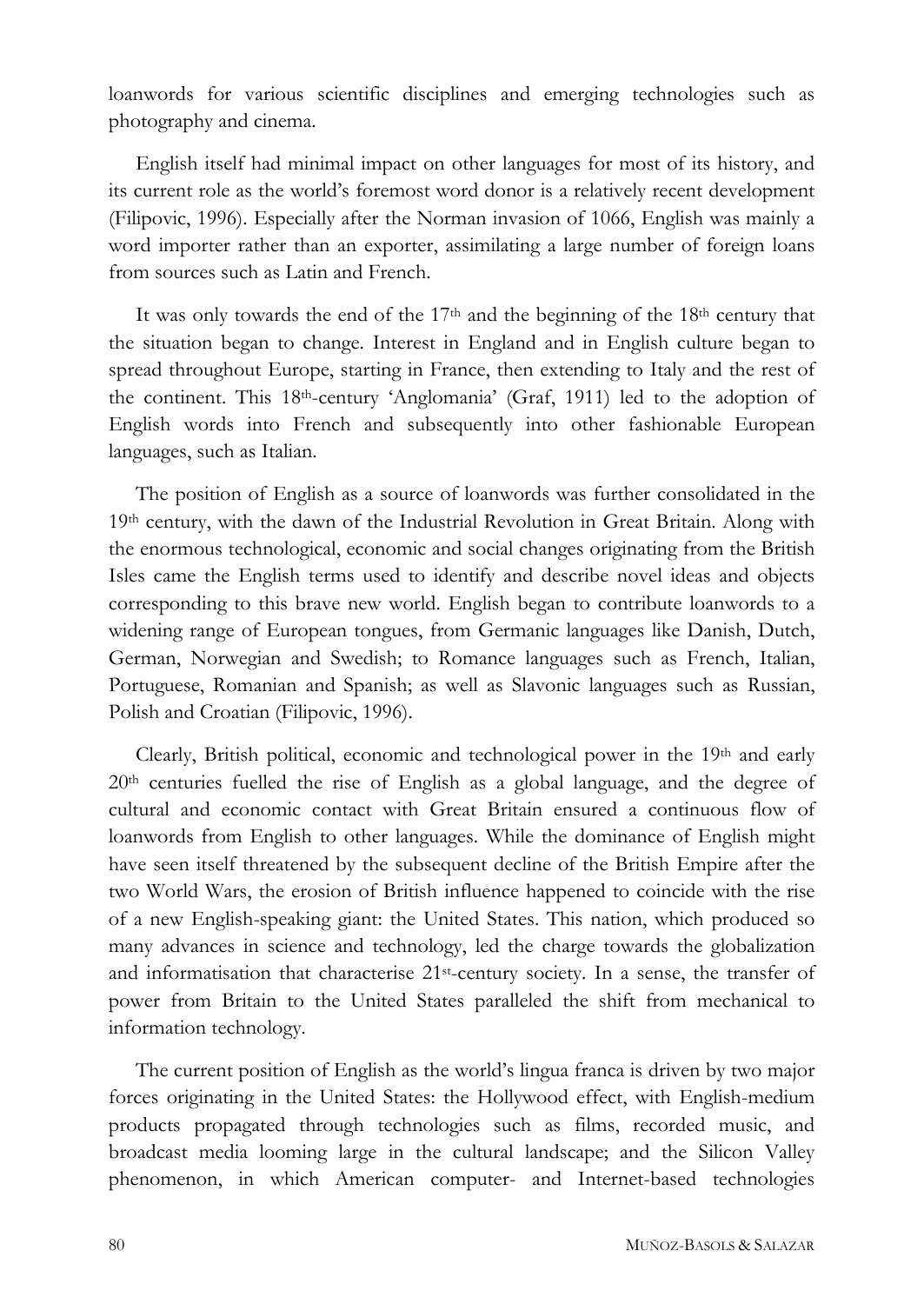dominate international communications and the global dissemination of knowledge (Xue & Zuo, 2013).

The prevalence of English in computer terminology is clearly manifested in a significant number of English neologisms that appear as loanwords in various other languages, either directly or through translation or transliteration. A look through the entries in Görlach's Dictionary of European Anglicisms (2001), which covers 16 different European languages, reveals a variety of computer-related borrowings that penetrated these languages from the early days of modern digital computing in the 1960s (e.g., bit, digital, disk, hardware) and 1970s (e.g., BASIC, byte, CAD, debugger, firmware) through the growth of personal computing in the 1980s (e.g., boot, cursor, desktop, directory, floppy disk) and the advent of the Internet in the 1990s (e.g., Internet, home page, shareware, update).

The worldwide influence of English on computer jargon is also evident in the word 'computer' itself, which has gained currency in varying incarnations in languages as diverse as Albanian (*kompjuter*), Azerbaijani (*kompüter*), Hausa (*kwamfuta)*, Zulu (*computer*), Hindi (*Kampyūṭara*), Italian (*computer*), German (*Computer*), Lithuanian (*kompiuteris*), Russian (*komp'yuter*), Georgian (*kompiuteruli*), Kannada (*Kampyūṭar*), Japanese (*Konpyūta*), Lao (*khomphiuatoe*) and Tagalog (*computer*).

In the 21st century, the progressive miniaturization of hardware and the increase in wireless connectivity have made portable, handheld, Internet-enabled computers the most popular form of digital technology. Indeed, borrowing words from English has allowed other cultures to keep abreast of current technological trends, as many Anglicisms of recent exportation to other languages refer to specific devices and services that enable electronic mobile communication (e.g., smartphone, tablet, SMS, Twitter, Google, Facebook), as well as to the highly specialised lingo used in new forms of human interaction shaped by social media (e.g., emoji, LOL, tweet, IMHO).

Considering the speed at which technology is advancing, borrowings also reflect progress in the technological domain *per se*, given how such terms tend to be timespecific, referencing a certain kind of technology at a given moment, only to be reborrowed with a different meaning for later innovation. According to Görlach's Dictionary (2001), the word 'buffer' was acquired by European languages in the 19<sup>th</sup> century as a direct borrowing or calque to mean "railway device that protects against or reduces the effect of an impact" –and once again became a widely used loan a century later, this time signifying a "temporary memory area to aid data transfer between programs operating at different speeds, etc." (Görlach, 2001: 38). Similarly, the Anglicism 'mac(k)intosh' has at various times been used to refer to a type of raincoat, a variety of apple, and now also a brand of computer.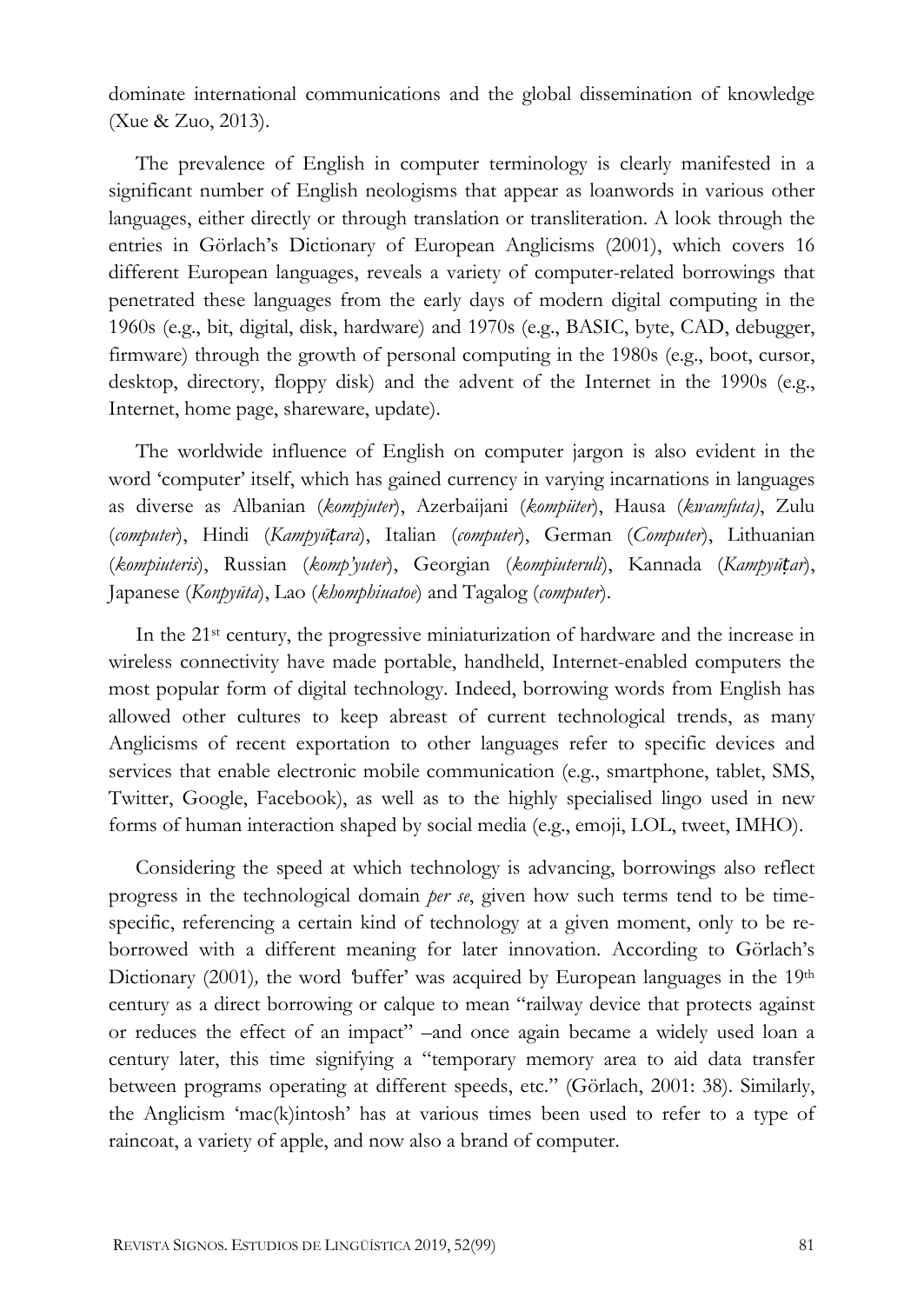#### *1.2. Forms of borrowing in the domain of technology*

Borrowings in the realm of technology follow the same mechanisms of transfer as those in other semantic fields. Technological Anglicisms can be imported wholesale, with form and meaning bundled together. Examples of such direct borrowings are 'email' and 'blog', which were incorporated exactly in this form into Czech, German, Portuguese, and several other languages. At other times, loanwords have undergone some formal adaptation following the orthographic or morphological rules of the receiving language*,* as can be observed in the expressions *mobilni telefoni* ('mobile phone') in Serbian, *spamer* ('spammer') in Russian, *cliquer* ('to click') in French, and *googeln* ('to google') in German (Maxwell, 2006).

Another means of borrowing is through calquing or loan translation, whereby each word of an English expression is translated literally into the host language, such as in the French *intelligence artificielle* 'artificial intelligence' and the Dutch *thuispagina* 'homepage' and *vuurwal* 'firewall.' Loanwords can also be combined with native words to make hybrids, like the Danish *Blogosfæren* 'blogosphere' and the Italian *banca online*  'online banking.' Loans are also often selective, like the polysemous English words 'chip', 'display' and 'file,' usually borrowed only in their computer-related senses of 'a microchip,' 'a computer screen,' and 'collection of digitally stored data,' respectively. Borrowing can also lead to semantic extension, as in the case of the Serbian Anglicism *provajder* 'provider,' which originally meant an Internet service provider, but later also came to signify a vendor of homemade food or drink (Maxwell, 2006).

Finally, there are the pseudo-Anglicisms, or loanwords that are English in form but carrying meanings or uses that are not readily understandable to native English speakers (Furiassi & Gottlieb, 2015). Some examples of this borrowing phenomenon are *Handy,* the German word for a mobile phone (Onysko 2007); the French, Italian (see Furiassi, 2010) and Spanish expression 'zapping*'*, which indicates the action of quickly changing television channels (Rodríguez González, 2013); and the Hebrew word tokbek, from 'talkback'*,* a comment on a blog or online news site.

The form an Anglicism takes when incorporated into another language depends in large part on structural factors: on how the receiving language resembles or differs from the English linguistic system (Filipovic, 1996). It must also be pointed out that external considerations such as the general attitude of a language community towards foreignisms do play a role. Languages such as Italian and Dutch have generally been more receptive to words of foreign origin, and consequently, the technological vocabulary of today's Italian and Dutch speakers is marked by direct English borrowings such as 'wifi', 'laptop', 'podcast', and 'wiki'. On the other hand, the lexical protectionism practiced by more conservative languages such as Spanish and French results in fewer unadapted Anglicisms and more transliterations and loan translations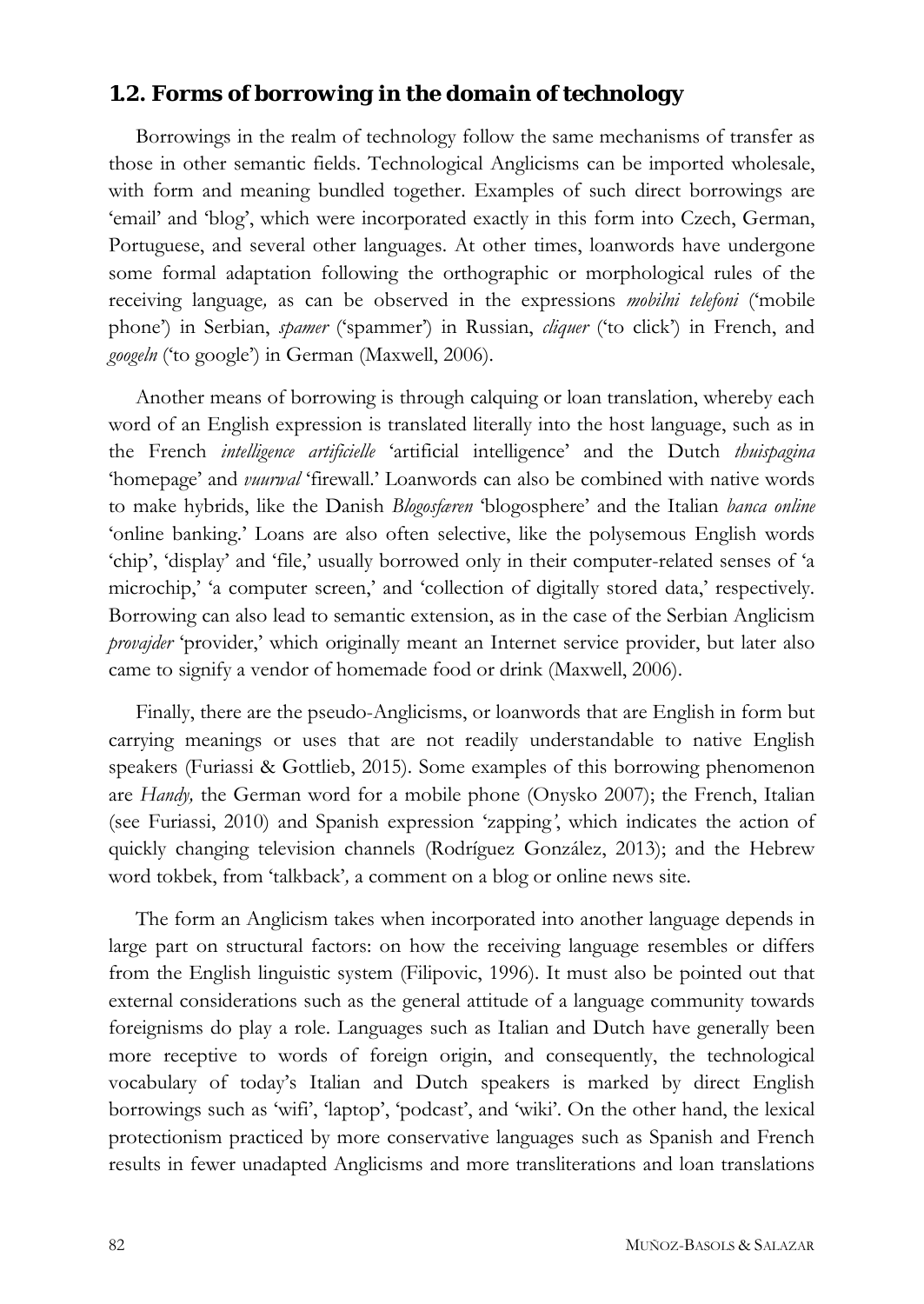(Maxwell, 2006). For instance, 'email' entered Dutch and Italian as 'email' and was adapted as *courrier électronique* in French and *correo electrónico* in Spanish.

These attitudes regarding loanwords are also subject to regional variation. In the case of Spanish, the peninsular European variety of the language tends to be more conservative in its stance towards foreignisms -although it constantly creates pseudo-Anglicisms, such as 'gin tonic' instead of 'gin and tonic' (Rodríguez González, 2013) – while its many varieties spoken in America are far more open to the wholesale integration of meaning and form directly from other languages, especially English. In Mexican Spanish, and in many other Latin American varieties of the language, for instance, 'laptop' is most commonly used with the feminine article, *una/la laptop* (Rodríguez González, 2017), and is perfectly acceptable and used by people of all ages. In Peninsular Spanish, however, *ordenador portátil*, or just *portátil*, are the most common ways to refer to a 'portable computer.'

Attitudes towards borrowings are also susceptible to change, as in the case of Polish. During the Communist era when there was more resistance to English, Polish Anglicisms were usually transliterated (e.g., *'bite'* became *bajt* and 'scanner' became *skaner*). This tendency can be seen in the title of a popular Polish technology magazine from the 1980s titled *Bajtek*. However, the more recent trend has been for English borrowings to maintain their original spelling as they are adopted into Polish (e.g., notebook, on-line, DVD) (Maxwell, 2006). The same protectionism towards language was in place in Spain in the 1940s during Franco's regime as illustrated in the replacement of English sports terminology by Spanish equivalents, e.g., match, back and speaker becoming *encuentro*, *defensa* and *locutor*, respectively (Rodríguez González, 2002).

From this brief chronological overview we can conclude that technological advancements are an important motivation for lexical borrowing, which has become even more vital in this age of rapid innovation. Because of the predominance of English in science, technology and all forms of media, it seems reasonable to suppose that a wide variety of the world's languages will be importing English loanwords in ever-increasing numbers. These languages will assimilate borrowings at a far greater speed than before, thanks to the almost instantaneous global dissemination of information. Such an influx of Anglicisms will have an impact on not just the lexical stores, but also on the grammatical systems of host languages, despite their clear differences from English. Even though it usually takes some time for morphological changes to install themselves in a language, such changes are now being subjected to considerable pressure in the semantic domain of technology, where the need to adapt is more urgent than ever. The technologies we considered cutting-edge only fifteen years ago are now obsolete, replaced by newer ones with their corresponding jargon. How do slow-changing morphological components evolve in order to keep pace with a fast-moving lexical element such as technology-related borrowings? What are the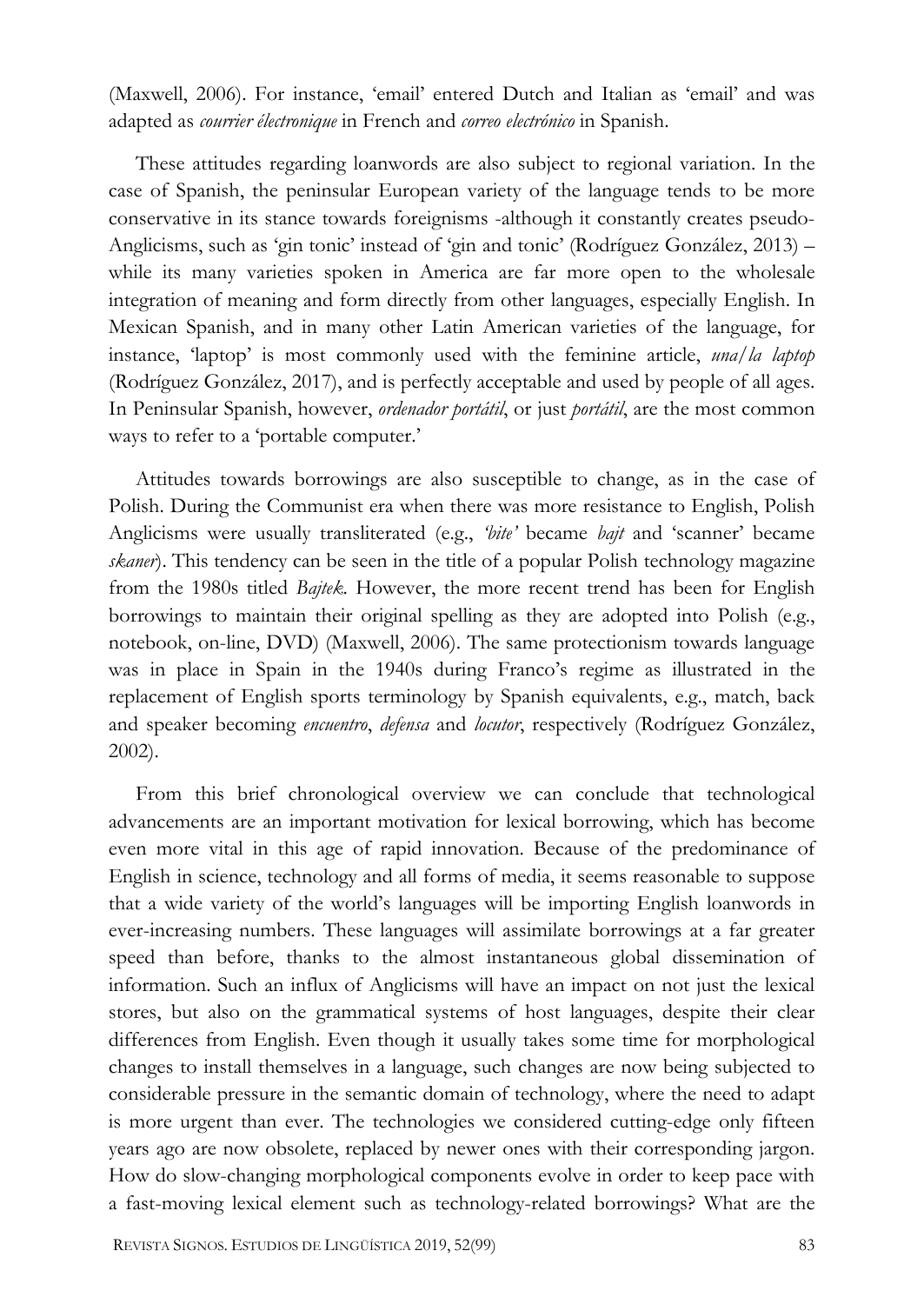factors influencing these changes? These are the questions we aim to answer as we focus on a syntactic category closely interconnected with lexis: grammatical gender.

## **2. Gender assignment**

#### *2.1. Gender assignment in Spanish*

Gender is a grammatical category that divides nouns into two distinct classes: 'masculine' for male nouns, and 'feminine' for female nouns, with 'neuter' a third possible group for nouns that are neither. Gender is often referred to using the more specific term 'grammatical gender,' to distinguish it from the 'natural gender' typically determined by biological sex. Thus, although girls are biologically female, the German word for *girl, Mädchen,* is grammatically neuter (Matthews, 2014).

The Spanish language is among the large number of the world's languages that have grammatical gender. Like all Romance languages, it has a gender system that classifies nouns mostly as either masculine or feminine, and it makes explicit use of this categorization in order to establish relations of agreement with other grammatical elements such as adjectives, definite and indefinite articles, demonstratives and quantifiers.

The assignment of gender has been studied from different perspectives and in various languages and contexts. In their attempts to discern similarities across gender assignment systems, Ibrahim (1973), Corbett (1991), and Thornton (2009), among others, have formulated theoretical approaches as to how this process relates to the morphological, phonological and semantic aspects of words, bearing in mind the particularities of individual languages. Other studies have concentrated specifically on the notion of gender in Spanish. In a book targeted at teachers of the language, Bull (1965), as discussed in Clegg (2010), studied patterns useful for systematizing the Spanish gender system, thereby facilitating the acquisition of the language for nonnative speakers. He found that words ending in *–a*, *–d*, *–ción*, *–sis*, and *–itis* tend to be feminine 98% of the time, whereas words ending in other graphemes are normally assigned the masculine gender. Bull's initial research was later complemented by Bergen (1978), who added the endings: *–ie, –umbre,* and *–z* to the list of typical feminine word endings (see Clegg (2010) for a discussion).

By contrast, the rules of gender attribution are not quite as clear-cut for Spanish words of foreign origin. Some studies indicate the widespread use of the masculine as the unmarked or default gender for loanwords (see Rodríguez González, 1980; Prado, 1982; Rodríguez Segura, 1999; Morin, 2010), a feature Spanish has in common with many other Indo-European and Afroasiatic languages (Aikhenvald, 2004). This general rule notwithstanding, the assignment of gender to a noun originally alien to that language can still create doubt in Spanish speakers, causing a hesitation that can affect the syntactic relationship between the noun in question and other grammatical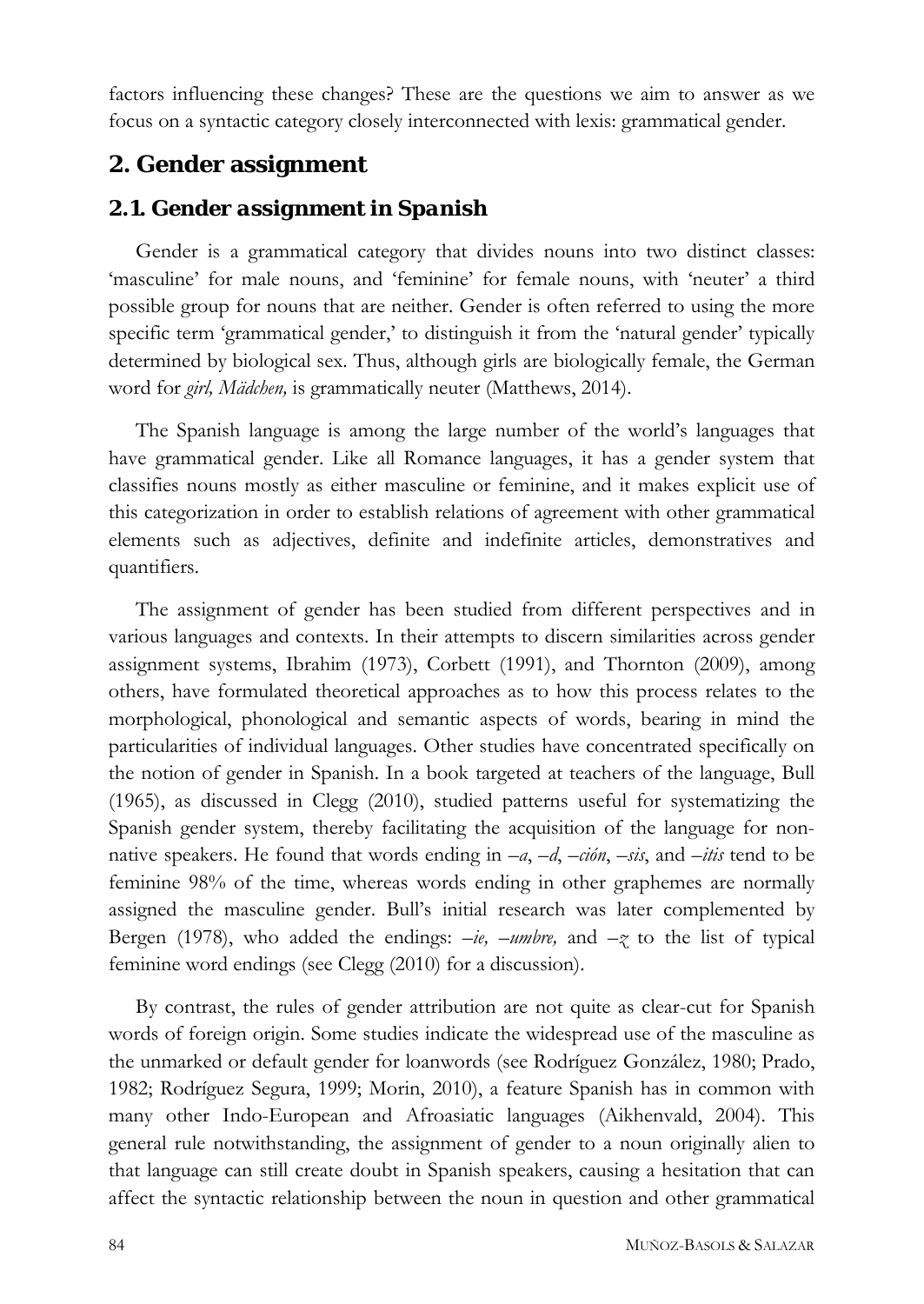elements. This is especially evident in the case of borrowings from English, a language whose gender system has completely eroded, leaving as its only gendered forms those pronouns referring to animate beings or personified inanimate nouns. As Clegg (2010: 5) notes, in view of this fundamental difference between the source and host languages:

> "[a challenge is created] when an English-origin word is used in Spanish. In order for the word to be used by Spanish speakers, it must be assigned a specific gender, either masculine or feminine so that Spanish agreement rules can be followed."

This need to ascribe gender to a borrowed word that does not have one in its language of origin makes English loanwords a particularly interesting type of borrowing to examine in Spanish.

In this study, we use the definition of 'Anglicism' provided by Gottlieb (2006: 198- 199) in his discussion of linguistic influence:

> "any individual or systemic language feature adapted or adopted from English, or inspired or boosted by English models, used in intralingual communication in a language other than English."

This definition is key to our analysis, since we consider both the 'adoption' of the Anglicisms 'tablet' and 'selfie' in Spanish, as well as the 'adaptation' of these loanwords as *tableta* and *selfi* or (*autofoto*), as a direct result of official linguistic policy.

Several studies have focused specifically on the designation of gender to Spanish Anglicisms. In their investigation of various aspects of gender assignment of loanwords in language contact situations in Spanish, Poplack, Pousada and Sankoff (1982) analysed English nouns borrowed into both Puerto Rican Spanish and Montreal French, paying special attention to how language contact affected the lexicon. They also considered intergenerational patterns as they studied the phenomenon of gender attribution in both adults and children. To explore language contact in a different medium, Sánchez (1995) carried out a comparative analysis of English borrowings in the Spanish and Mexican press. Smead (2000) turned his attention to gender assignment in Chicano Anglicisms while, more recently, Clegg (2010) studied native Spanish speakers' intuition in allocating gender to nouns. To do so, he conducted an experiment with invented words with selected terminal phonemes, concluding that the meaning of a word and its function do not necessarily have a direct influence on how gender is determined, as it was the terminal phoneme which was found to play an essential role in the gender assignment system.

These studies have shown the various issues that arise when specifying a gender for foreign borrowings. These loanwords can differ from language to language and "have important implications for attempts to determine the structure of the lexicon"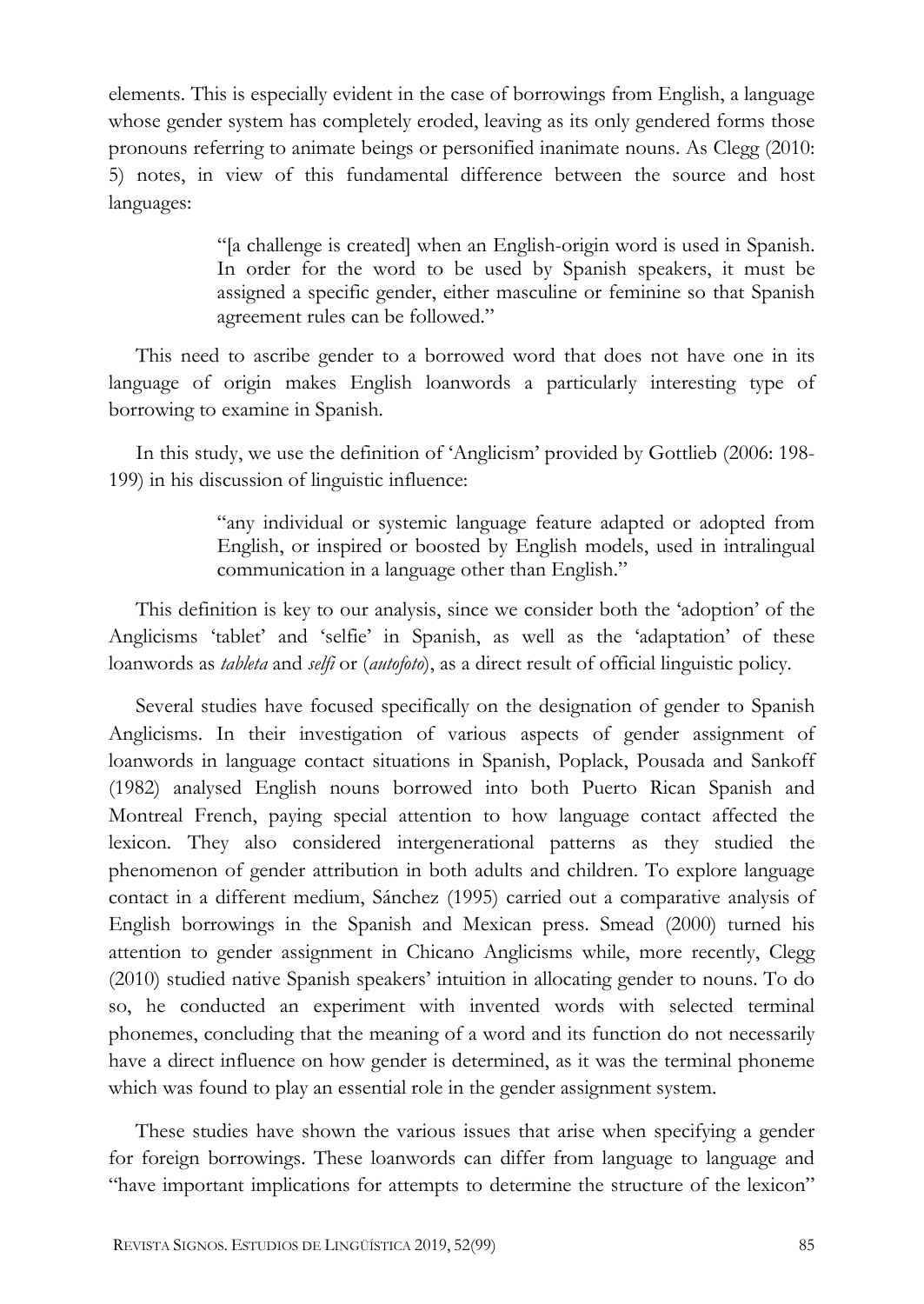(Corbett, 1991: 8). Poplack et al. (1982) identified the following major determinants of gender attribution in Spanish and French, which we will now exemplify using Anglicisms included in the 23rd edition of the DLE (2014). The factor that they found most predictive of gender is the physiological sex of the animate referent: for instance, *internauta,* a word derived from English 'internaut' 'Internet user,' can be *el internauta* or *la internauta* depending on whether the Internet user is male or female. Another parameter includes the phonological shape of the word, as when certain terminal phonemes of the original language are linked to a specific gender in the host language, e.g., 'jogging' < *el jogging* (loanwords ending in *–ing* tend to be masculine in Spanish). Suffixal analogy can also function as a factor. For instance, some borrowings adopt a specific gender in the host language because of an analogy with other similar-ending words, e.g., 'connectivity' < *la conectividad*.[4](#page-31-3) A loanword may also be assigned a specific suffix in the receiving language because of its intended primary meaning, e.g., 'zapping' < *el zapeo*.[5](#page-31-4) A final means of establishing gender for Anglicisms is analogical: giving a borrowing the same gender as a semantic equivalent in the host language, for instance, 'web page' > *la (página) web.*

It should be noted that while these are all factors relating to phonological, morphological or semantic properties of loanwords, what we aim to show in this study is that there are extralinguistic factors that also come into play in the gender assignment process.

## *2.2. Transitional gender in Spanish*

As previously mentioned, there is a tendency for Anglicisms and other foreignisms that refer to non-living things to take the masculine gender in Spanish (see Prado, 1982; Morin, 2010). This trend is demonstrated by a number of technology-related words such as *el blog*, *el buffer*, *el byte*, *el chip*, *el clic*, *el driver, el e-mail, el hardware*, *el laptop*, *el pendrive*, *el píxel* or *pixel*, *el software*, *el router* (see Morin, 2006).

However, not all Spanish Anglicisms conform to this generalization, as there are many instances of problematic nouns. One notable example is the word *Internet,* which the latest edition of the DLE lists as both masculine and feminine (DLE, 2014). When such a new loanword arrives, some speakers will attempt to disambiguate its gender by resorting to compositional analogies with the morphological and phonological configuration of other similar words, often based on the terminal phoneme (e.g., *el chalet*). This would suggest that the appropriate form is masculine, *el Internet*. Others will establish a semantic connection with the generic meaning of the word in question, such as *la red* for 'network,' which would imply a feminine gender, *la Internet*. This example demonstrates that analogical gender or concept association (Corbett, 1991) is only one of many factors that determine gender in Spanish.

The likely result of any gender ambivalence is that words will undergo a phase of 'transitional gender,' during which they are used both as a masculine and a feminine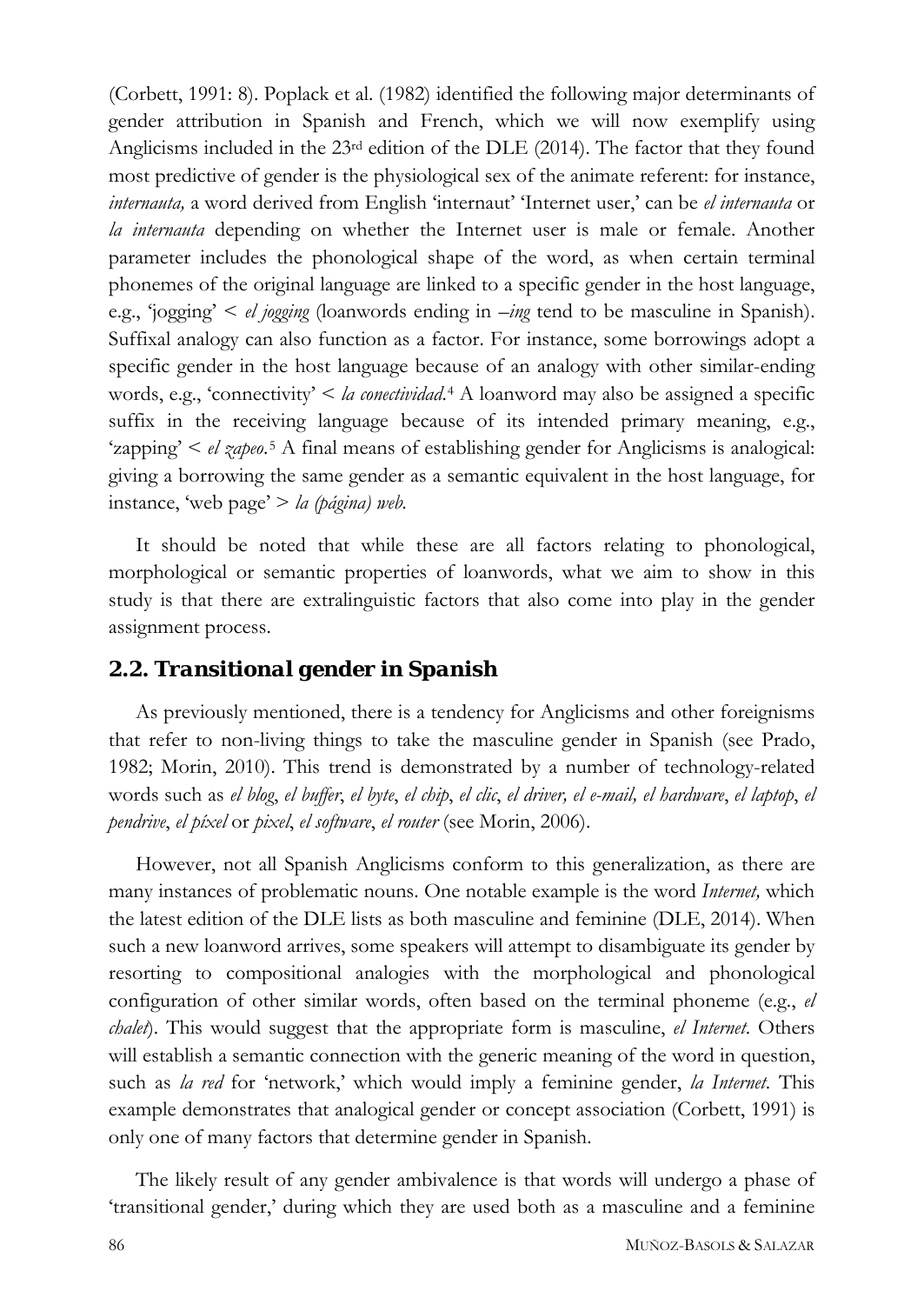noun until one of the two genders prevails over the other. However, it may also happen that both forms continue to coexist in the language. Such cases of "instability in gender assignment in double/multiple gender nouns which are used with more than one agreement without any difference in meaning" is called 'vacillation' in gender assignment by Kilarski (2004).

The phenomenon of transitional gender can occur both with unmodified borrowings, such as *wifi*, and with modified borrowings, such as *interfaz < interface*. A search in the CORPES XXI (RAE, 2015) database reveals examples of both *el wifi* (17 occurrences) and *la wifi* (13 occurrences), as well as *el interfaz* (20 occurrences) and *la interfaz* (296 occurrences). In both instances, however, the DLE opts for only one gender: *interfaz* is listed as feminine (DLE, 2014), while *wifi* is masculine (DLE, 2014). The mechanism of semantic analogy appears to tip the scale in each case. With *interfaz,* resorting to compositional analogies gives an ambiguous outcome, since similarly structured Spanish words that contain the free morpheme *faz* can either be masculine (*el antifaz*) or feminine (*la faz*, *la sobrefaz*), while the semantic association with *la conexión*  highlighted in the full definition in the DLE indicates the feminine gender. In the case of *wifi*, compositional analogies are difficult due to the scarcity of Spanish words ending in the unstressed syllable *–fi*, but semantic analogy with *el sistema de conexión* suggests the masculine gender. We will discuss this below in the context of the word 'selfie'.

To better understand the mechanisms underlying gender ambivalence in Spanish Anglicisms, we will now discuss the results of a case study involving two recent and widely used examples, 'tablet' and 'selfie'.

# **3. A case study of two technological Anglicisms in Spanish: 'Tablet' and 'selfie'**

#### *3.1. Camouflaged borrowing: From* **el/la tablet** *to* **la tableta**

From a compositional point of view, it is notable that only a few Spanish words are constructed like 'tablet', a disyllabic word with an unstressed ending and a terminal phoneme /t/. Most Spanish words of a similar structure are loans, and some of them have been adapted and appear in the latest edition of the DLE (2014), like *el críquet* from the English word *cricket*, and *el sovét*, *el sóviet* or *soviet* (in Mexico and Venezuela) from Russian. Other borrowings, such as *el gadget*, despite not being included in the DLE, are currently used without adaptation and can be found in the CORPES XXI database. A quick search in this corpus reveals other similar forms, like 'ticket', which appears with three different spellings: *tíquet* (12 occurrences), *tiquet* (3 occurrences), and *tiket* (2 occurrences) in texts from Argentina, Chile, Mexico, Spain and Venezuela, always used in the masculine, all the while maintaining the terminal phoneme  $/t$ . For the English borrowing *ticket,* the *Diccionario panhispánico de dudas* (DPD), a dictionary of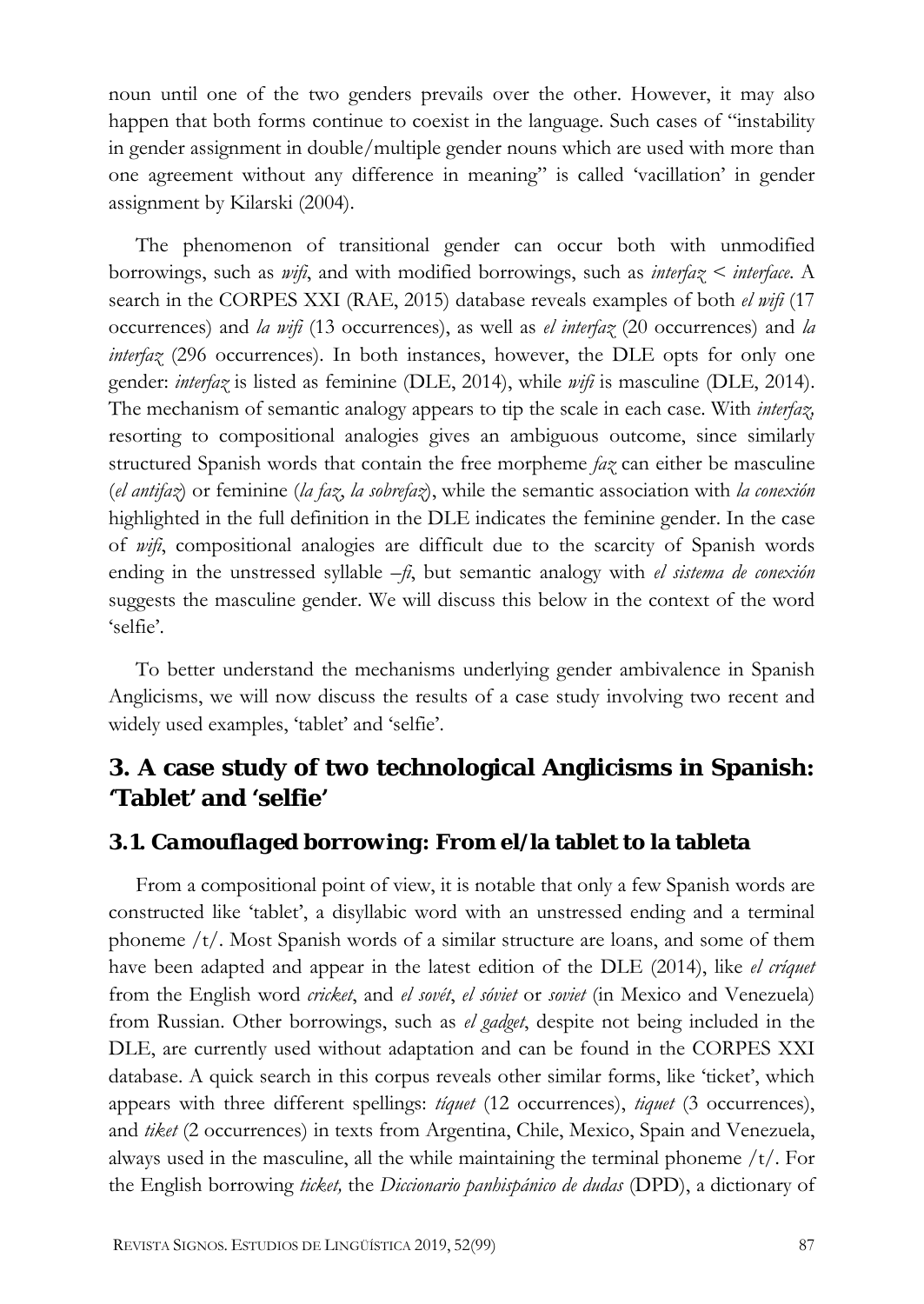the RAE (Real Academia Española) first published in 2005, and later on with the collaboration of ASALE (Asociación de Academias de la Lengua Española), with the function of clarifying the usage of terms deemed problematic (2005), recommends using the adaptation *el tique* and mentions the form *el tiquete*, which is used in some Latin American countries. Consequently, these forms have been included in the latest edition of the DLE (2014): *el tique* (Peninsular Spanish and in some Latin American countries) and *el tiquete* (Colombia, Costa Rica, El Salvador, Nicaragua and Panama).

In order to see how today's Spanish speakers are using the word 'tablet*'* in social media, we employed the Twitter Archive and the online social media analytics tool Topsy. We have also searched the Twitter Archive for the first ever tweet sent containing the word 'tablet'*,* and used Topsy to generate graphical comparisons of the frequency of *el/un* and *la/una tablet* in Twitter during a recent 30-day period.[6](#page-31-5)

As can be observed in the Twitter screenshots in Figure 1, 'tablet' was first used in Spanish tweets between April and August 2007, appearing in both masculine and feminine forms. However, the recent frequency data from Topsy shown in Figures 2 and 3 provide some evidence that 'tablet*'* is now predominantly used in the feminine as *la tablet* (20,010 hits) and *una tablet* (13,176 hits), both plotted in blue, although we also find over a thousand combined examples of *el tablet* (414 hits) and *un tablet* (1,833 hits), plotted in orange.



**Figure 1.** First Spanish tweets with the borrowing *tablet* (Twitter Archive).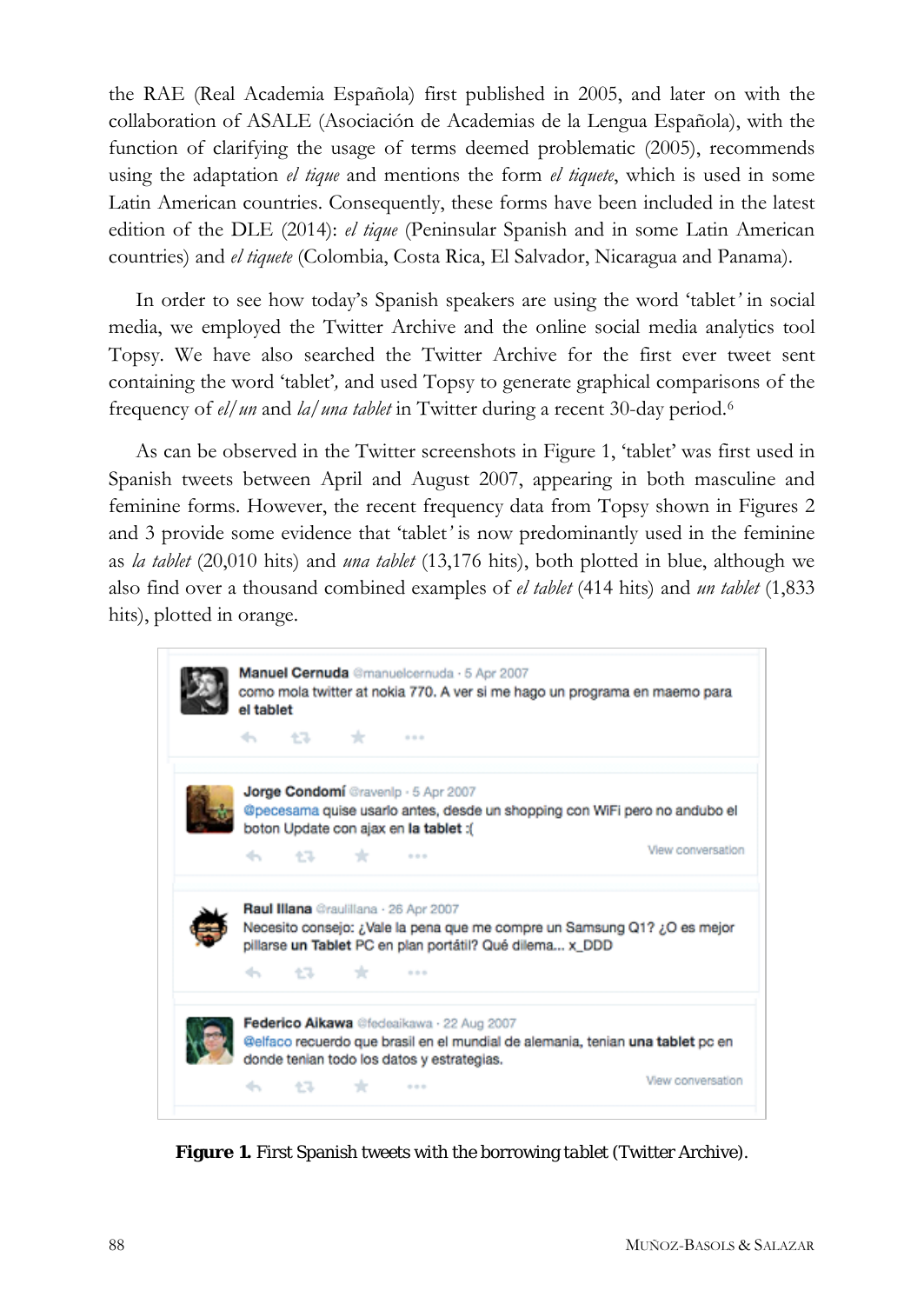

**Figure 2.** Frequency of *el tablet* vs. frequency of *la tablet* on Twitter, 16 May-15 June 2015 (Topsy).



**Figure 3.** Frequency of *un tablet* vs. frequency of *una tablet* on Twitter, 16 May-15 June 2015 (Topsy).

In the  $23<sup>rd</sup>$  edition of the DLE (2014), the RAE decided to include the definition *dispositivo electrónico portátil con pantalla táctil y con múltiples prestaciones*, as one of the meanings of the word *tableta*. In doing so, the RAE employed phono-semantic matching –the matching of a foreign word to an already existing word or root in the host language– to implement a strategy Zuckermann (2003) calls 'camouflaged borrowing.'

Camouflaged borrowing is:

"invisible borrowing [...] in which the lexical item [in the source language] is replaced by semantically, phonetically or phono-semantically related morphemes or lexemes [in the target language]" (Zuckermann, 2003: 37).

In the case of 'tablet', the word evolved from 'tablet' into *tableta,* corresponding to an existing Spanish word, as in *tableta de chocolate* 'chocolate bar.' For Zuckermann (2003), the use of this strategy by language planners is intentional and constitutes 'a shrewd technique' used by purists.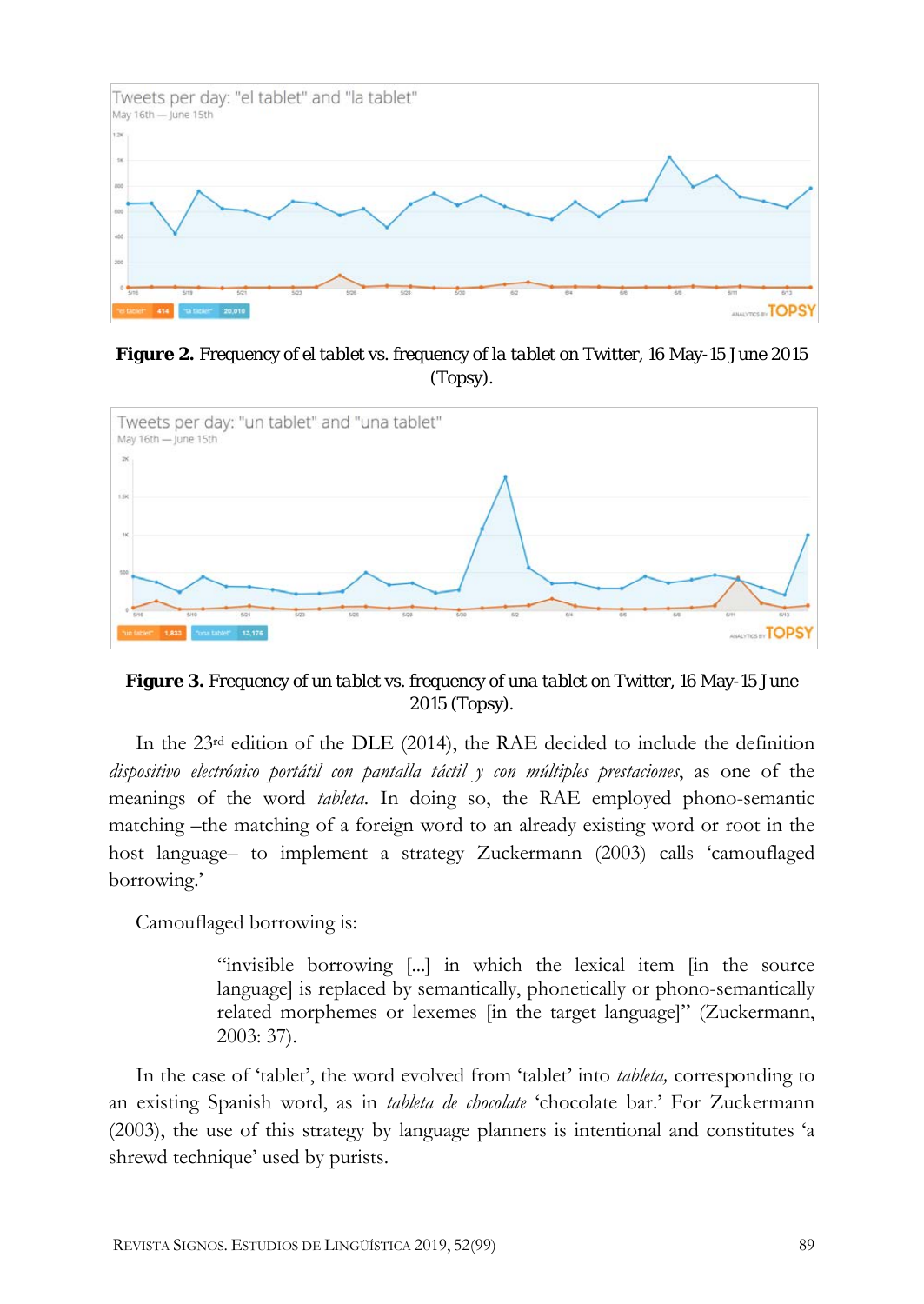Another proof of the RAE's camouflaged practice lies in the fact that, even as speakers are still debating whether to use *el tablet*, *la tablet* or *la tableta,* the entry for *tableta* in the latest edition of the DLE does not contain any explicit information about it being an adaptation from English, as in the case of most other loanwords. It is worth highlighting that when choosing what to do with the Anglicism 'tablet*',* RAE members also considered the possibility of using the word *tablilla*. As Darío Villanueva explains: *estuvimos viendo la frecuencia en el uso y nos inclinamos por tableta, y si además la gente ya dice tablet es más fácil pasar a tableta que a tablilla* (Cosoy, 2011). On 30 June 2011, the general assembly of the RAE met to decide between *tableta* and *tablilla*, and even though some members were strongly in favour of the latter option, *tableta* prevailed. However, it is interesting that 'tablet' was not considered a viable option, despite Villanueva's acknowledgement that this was the word people were actually using. Thus, the decision to only list *tableta* calls into question Villanueva's statement: *No incluimos nada que no esté avalado por el uso* (Cosoy, 2011).

As shown in the Twitter examples above, it is clear that the word 'tablet' is being used in both genders, even if the feminine form does predominate. Therefore, the RAE's decision to favour the inclusion of *tableta* in the *DLE* without specific reference to its etymology does not fully reflect current usage. It remains to be seen whether speakers end up using *la tableta,* the product of camouflaged borrowing; opt for *la '*tablet', using the feminine gender induced by camouflaged borrowing (Zuckermann, 2003); or ignore *tableta* altogether and let *el tablet* prevail, along with the masculine gender attributed to many other technology-related Anglicisms. However, as explained by Onysko, Callies and Ogiermann (2013) cited in Franco, Zenner and Speelman (2018: 45):

> "the stronger the association between an Anglicism and a native noun, the more likely it is that the Anglicism will be assigned the gender of the associated native noun. The association between an Anglicism and a native noun is the strongest when the native language has a cognate that resembles the Anglicism in (etymological) form and meaning (for example, *das Notebook* analogous to German *das Buch* 'the book')."

Likewise, it seems plausible that the introduction of the feminine noun *tableta* as an alternative to the Anglicism in Spanish may reinforce the use of *la tablet* by strengthening the association with an existing Spanish word.

## *3.2. Adapting, adopting or substituting: From* **el/la selfie** *to* **el/la selfi** *and* **la autofoto**

Another recent example of ambivalence in the use of gender in technology-related words is the term 'selfie'. According to the Oxford English Dictionary, this word was first used in Australian English in 2002 (OED, 2015). It became so popular in the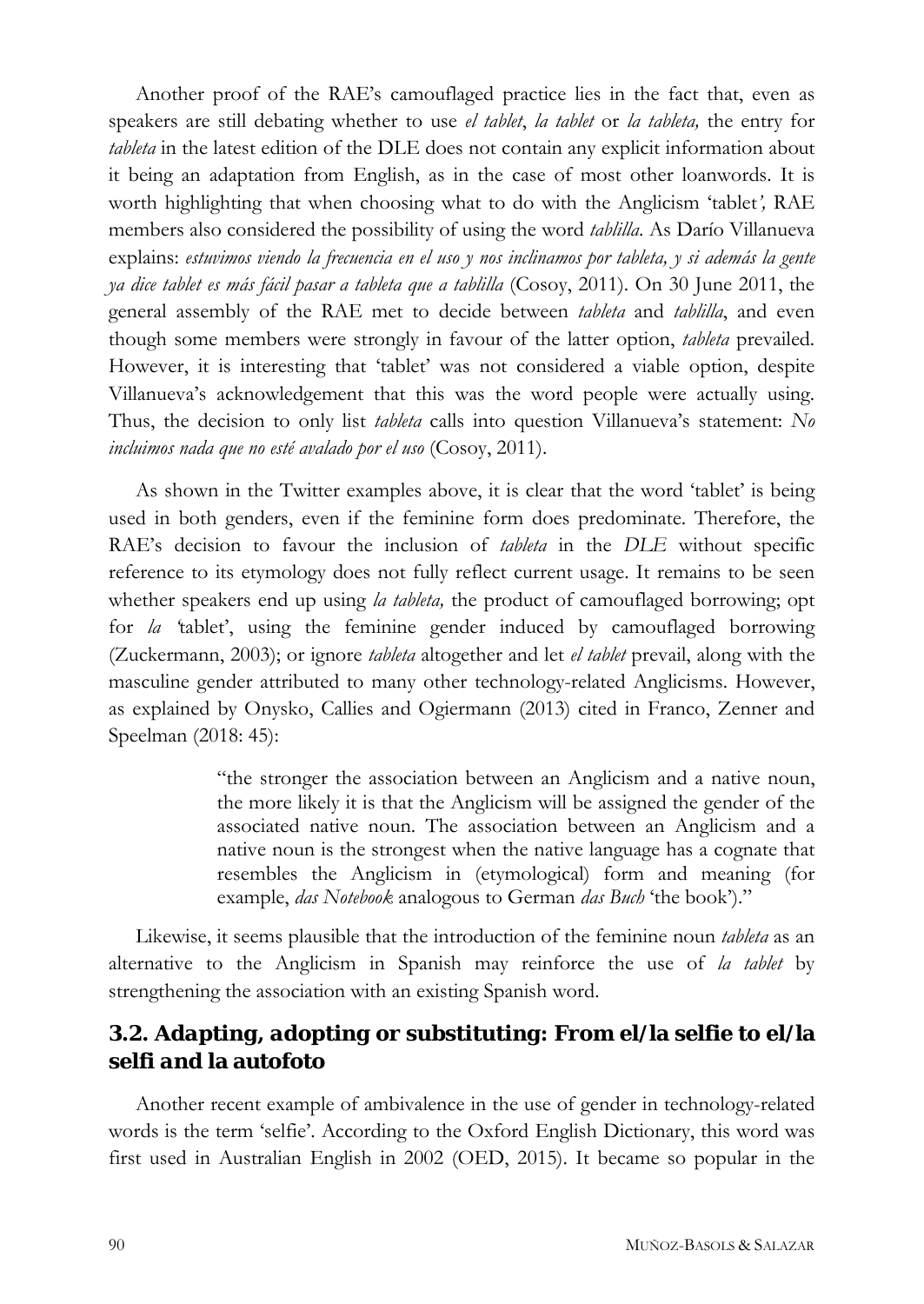English-speaking world that Oxford Dictionaries designated it Word of the Year in 2013.

Following our social media analysis of 'tablet', we also searched the Twitter Archive and Topsy to look for usage patterns of 'selfie' on Twitter. As shown in Figure 4, 'selfie' was not tweeted with the masculine and feminine definite and indefinite articles all at once, as in the case of 'tablet'. It first appeared with the masculine indefinite article in 2009, and the other forms followed in subsequent years. But, just like with 'tablet', the Topsy results in Figures 5 and 6 demonstrate that 'selfie' is more commonly used on Twitter as a feminine noun, with *la selfie* (30,048 hits) and *una selfie* (69,288 hits), plotted in blue, outnumbering *el selfie* (11,113 hits) and *un selfie*  (56,321 hits), plotted in orange*.* Remarkably, the frequency gap between the masculine and feminine forms of 'selfie*'* is not as wide as with 'tablet*',* suggesting that the term 'selfie' remains in an even more unsettled state of transitional gender.

| Alejandro Ramia @aleramia · 25 Jun 2010<br>Espectacularm!! La cámara claro RT @vanymartinez: A petición una selfie con                   |     |      |                                                              |                   |  |
|------------------------------------------------------------------------------------------------------------------------------------------|-----|------|--------------------------------------------------------------|-------------------|--|
|                                                                                                                                          | 化学生 | rde. | mi compacta de hoy :) http://tweetphoto.com/29129180<br>1.11 |                   |  |
| Sergi Meseguer @zigotica · 24 Mar 2011<br>@Alfredojllorens GRACIAS! me costó lo mío (ambos, el color y el selfie, que soy<br>muy tímido) |     |      |                                                              |                   |  |
|                                                                                                                                          |     |      |                                                              | View conversation |  |

**Figure 4.** First Spanish tweets with the borrowing *selfie* (Twitter Archive).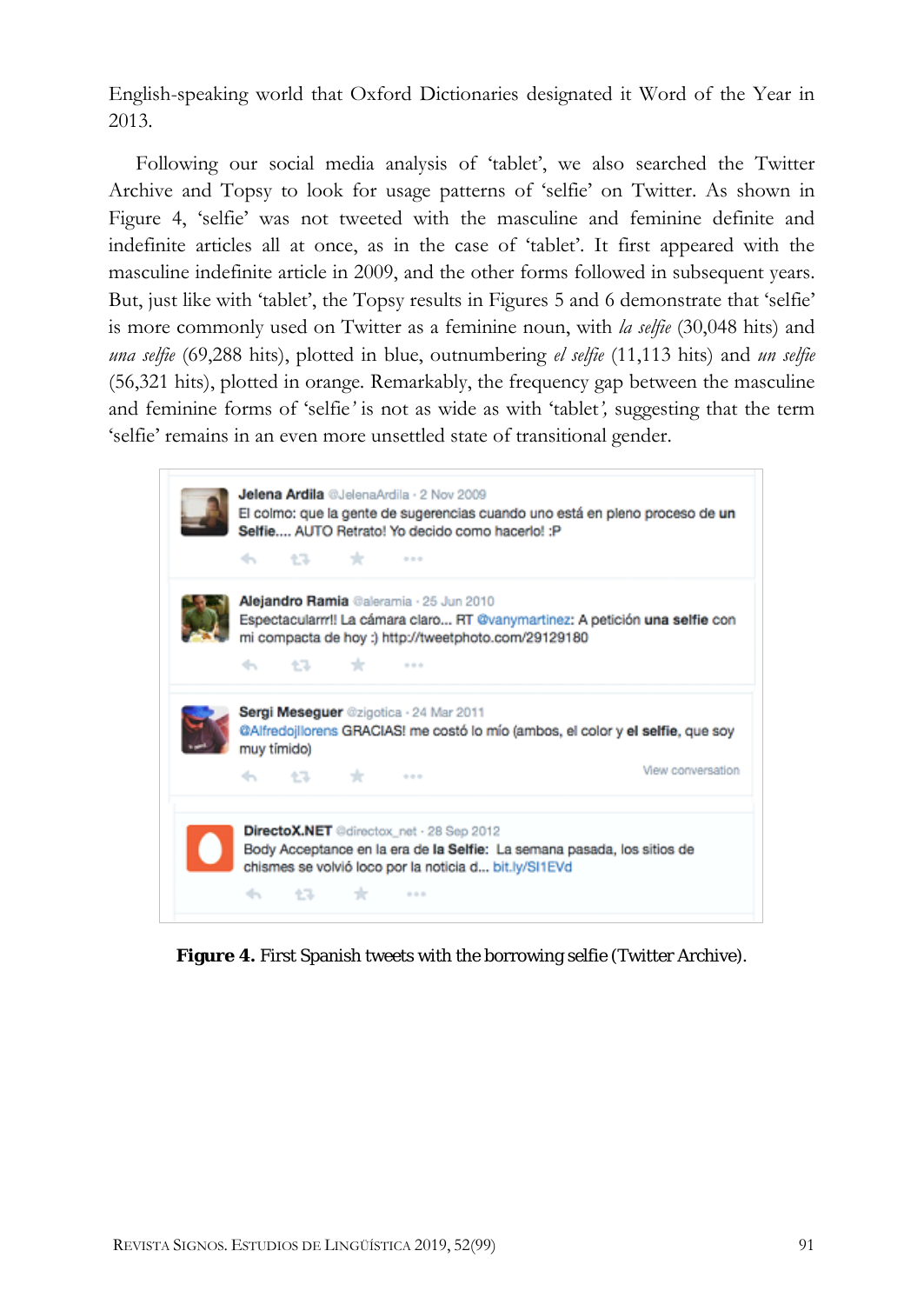

**Figure 5.** Frequency of *el selfie* vs. frequency of *la selfie* on Twitter, 16 May-15 June 2015 (Topsy).



**Figure 6.** Frequency of *un selfie* vs. frequency of *una selfie* on Twitter, 16 May-15 June 2015 (Topsy).

The fact that the gender assignment of 'selfie' is still in a state of flux is also evident in the Spanish mass media. To illustrate this, we have included in Table 1 some news headlines from six Spanish-speaking countries from recent years. As can be seen in the table, in some cases gender variation exists even within the same publication.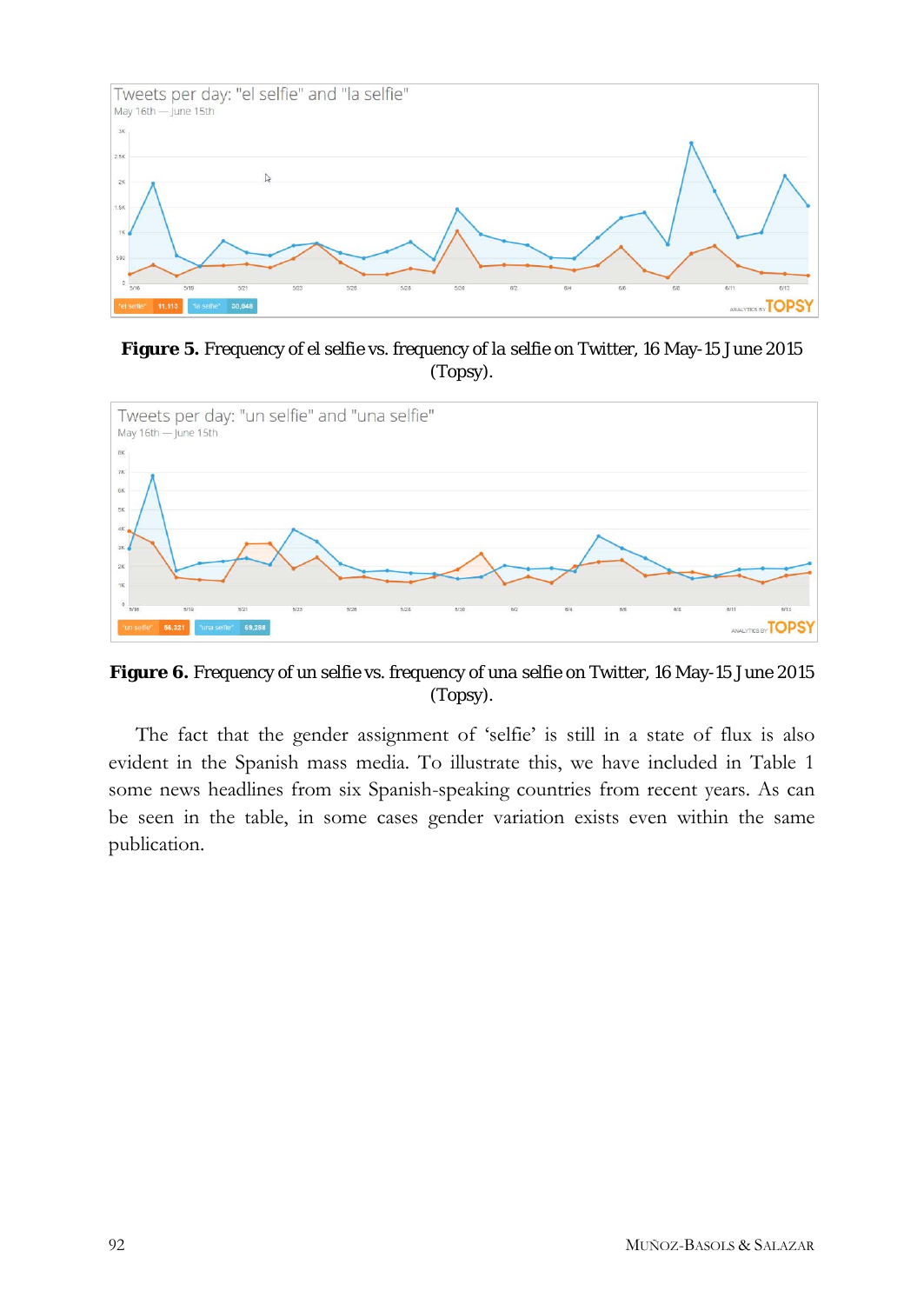| Country   | Publication         | Date       | Headline                                                              |
|-----------|---------------------|------------|-----------------------------------------------------------------------|
| Argentina | La Nación           | 28/01/2016 | La alarma que te obliga a tomarte un selfie para                      |
|           |                     |            | salir de la cama                                                      |
|           |                     |            | http://www.lanacion.com.ar/1866068-la-alarma-                         |
|           |                     |            | que-te-obliga-a-tomarte-un-selfie-para-salir-de-la-                   |
|           |                     |            | cama                                                                  |
| Argentina | La Nación           | 30/06/2016 | Quiso sacarse una selfie en Machu Picchu, cayó a                      |
|           |                     |            | un precipicio y murió                                                 |
|           |                     |            | http://www.lanacion.com.ar/1914035-quiso-                             |
|           |                     |            | sacarse-una-selfie-en-machu-picchu-cayo-a-un-                         |
|           |                     |            | precipicio-y-murio                                                    |
| Chile     | Publimetro.cl       | 18/05/2016 | Tómense el selfie perfecto como las Kardashian                        |
|           |                     |            | sin selfie stick                                                      |
|           |                     |            | https://www.publimetro.cl/cl/teknik/2016/05/18                        |
|           |                     |            | /tomense-selfie-perfecto-kardashian-selfie-                           |
| Chile     |                     | 15/02/2017 | stick.html                                                            |
|           | $t13$ .cl           |            | ¿Es esta la mejor selfie en la historia del deporte?                  |
|           |                     |            | http://www.t13.cl/noticia/deportes13/es-este-                         |
| Colombia  | Colombiadigital.net | 28/04/2014 | mejor-selfie-historia-del-deporte<br>El selfie más famoso de Colombia |
|           |                     |            | https://colombiadigital.net/actualidad/noticias/ite                   |
|           |                     |            | m/6949-el-selfie-mas-famoso-de-colombia.html                          |
| Colombia  | El Heraldo          | 20/10/2016 | En video: Sofía Vergara y su sobrina dan tips de                      |
|           |                     |            | cómo tomarse una selfie                                               |
|           |                     |            | https://www.elheraldo.co/tendencias/en-video-                         |
|           |                     |            | sofia-vergara-y-su-sobrina-dan-tips-de-como-                          |
|           |                     |            | tomarse-una-selfie-295583                                             |
| Mexico    | El Universal        | 06/03/2014 | Demi Lovato y los selfies de su nuevo look                            |
|           |                     |            | http://archivo.eluniversal.com.mx/espectaculos/20                     |
|           |                     |            | 14/demi-lovato-selfies-nuevo-look--993061.html                        |
| Mexico    | El Universal        | 11/04/2015 | Lo que las <i>selfies</i> revelan sobre nosotros                      |
|           |                     |            | http://www.eluniversalmas.com.mx/editoriales/20                       |
|           |                     |            | 15/04/75825.php                                                       |
| Peru      | La República        | 08/01/2017 | México: Hombre muere tras caer a un acantilado                        |
|           |                     |            | cuando trataba de tomarse un selfie                                   |
|           |                     |            | http://larepublica.pe/mundo/837823-mexico-                            |
|           |                     |            | hombre-muere-tras-caer-un-acantilado-cuando-                          |
|           |                     |            | trataba-de-tomarse-un-selfie                                          |
| Peru      | La República        | 27/06/2017 | EE.UU.: Publicó una selfie en el baño pero un                         |
|           |                     |            | detalle la llevó a la cárcel                                          |
|           |                     |            | http://larepublica.pe/tendencias/889350-estados-                      |
|           |                     |            | unidos-selfie-mujer-carcel                                            |
| Spain     | El País             | 15/08/2014 | Cuando el 'selfie' no es suficiente                                   |
|           |                     |            | https://elpais.com/elpais/2014/08/14/icon/14080                       |
|           |                     |            | 06998_560104.html                                                     |
| Spain     | El País             | 25/10/2014 | Es sólo una selfie, cariño                                            |
|           |                     |            | https://elpais.com/cultura/2014/11/24/actualidad                      |
|           |                     |            | /1416842625_262330.html                                               |

#### **Table 1.** Examples of Spanish news headlines with the borrowing *selfie*.

The vowel /i/ may seem at a first glance to be a more common ending in Spanish. However, like in the case of 'tablet', there are not many disyllabic Spanish words in which this terminal phoneme is unstressed. The few examples that occur with this structure are words with no explicit gender, such as the adverb *casi*; the suffixes,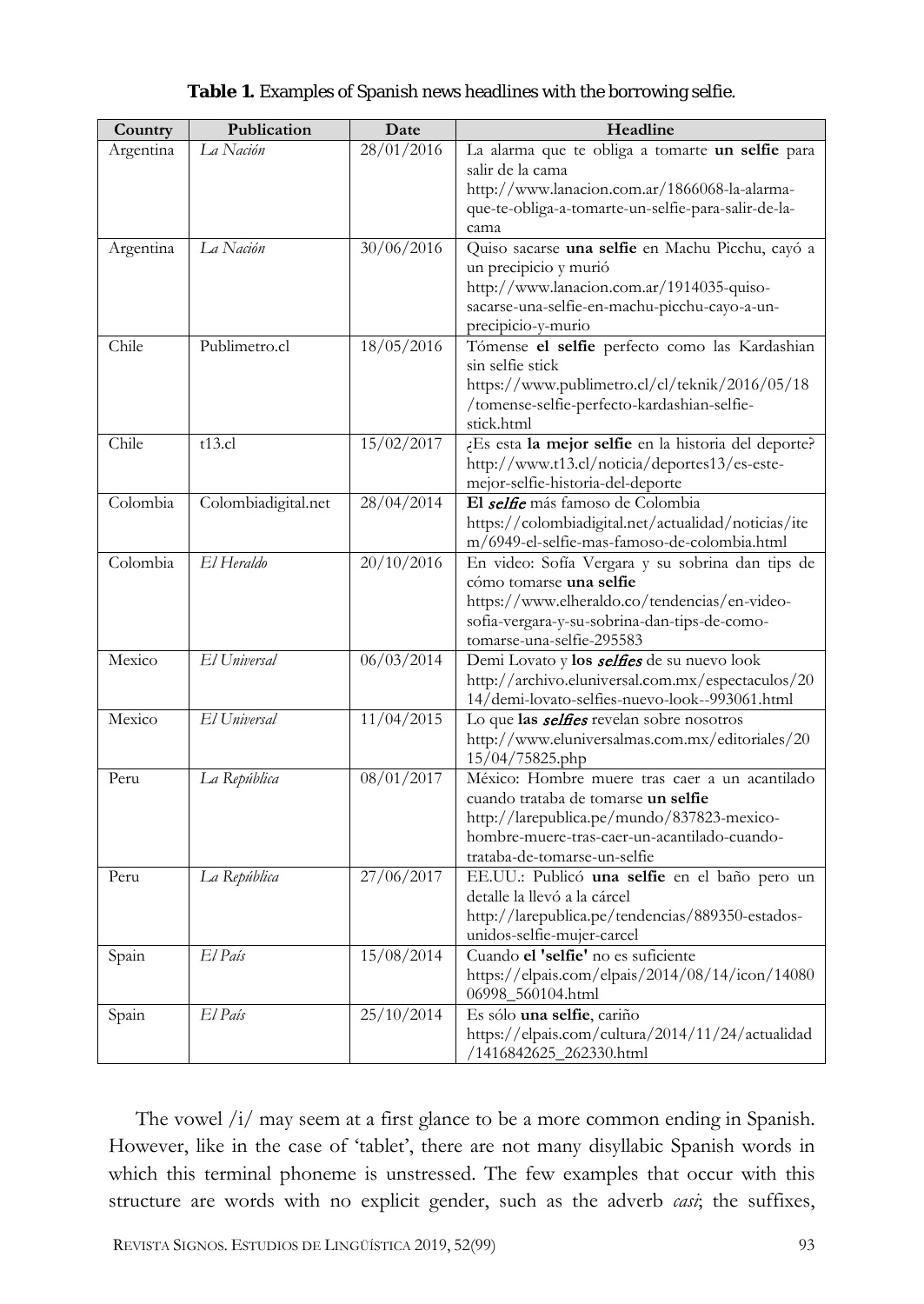among others, *anti–*, *archi–*, *cuadri–*, *deci–*, *emi–*, *mili–*, *mini–*, *multi–*, *omni–*, *peri–*, *poli–*, *semi–*, and their corresponding allophones; abbreviations such as *boli* < *bolígrafo*, *mili* < *militar,* and *pisci* < *piscina*; and other borrowings, most of them from English, either adapted (e.g., *friki < freaky*, *jipi < hippie/hippy*, *panti < pantyhose*, *punki < punk*) or adopted unchanged (e.g., *bogie* 'a vehicle with four or six wheels').

For this reason, the composition of the word 'selfie*'* can be seen as atypical in Spanish, both morphologically and phonologically. Moreover, the fact that the suffix is spelled  $-i\epsilon$ , but pronounced  $/i/$ , poses an additional problem for the incorporation of the word into Spanish. Dropping the final letter in a word like *selfi* < *selfie* is nothing new, since other borrowings have undergone the same change, like *el dron < drone*. Nevertheless, adapting the word into Spanish in this way involves a conscious process of educating speakers in using one form over another. As evidenced by the example *bogie*, the adaptation of words that end in the phoneme /i/ is not always consistent. In the words of the Fundéu's director Joaquín Muller: *'La evidencia del uso abrumador del anglicismo 'selfie' nos hizo pensar que, sin renunciar a nuestro consejo anterior para emplear autofoto, sería bueno proponer una adaptación [selfi], que además en este caso no ofrecía problemas desde el punto de vista de la pronunciación ni de la representación gráfica'* (Fundéu, 2013).

Thus, Fundéu has not proposed a specific gender, recognising that it is currently ambiguous. Yet if there are no problems as far as pronunciation is concerned, and the word is pronounced by speakers to resemble the English original, what is the rationale for such a transformation? Given its recommendation, it is evident that the Fundéu prefers the adaptation *selfi* (Fundéu, 2014), in spite of its incongruence with actual use. This recommendation is also inconsistent with similar borrowings such as 'bogie', whose pronunciation never led to its being spelled \**bogi*, although according to Rodríguez González (2017) *bogui* and *bugui* are alternatives that have sometimes been used.

The other recommendation to which Muller makes reference is that of using the compound *autofoto* (Fundéu, 2013) as a substitute for 'selfie*'*. *Autofoto* is a newly coined term composed of two elements already present in the Spanish language: the prefix *auto–* 'self' and the abbreviation *foto* (*fotografía* 'photograph'). This alternative to *selfie* is akin both in form and meaning to the word *autorretrato* 'self-portrait.' It is somewhat surprising that despite its own recommendations, and perhaps influenced by the decision made by Oxford Dictionaries the year before, the Fundéu selected *selfi* as the Spanish Word of the Year in 2014 (Fondéu, 2014b). Commenting on this decision, an article in *El País* asked rhetorically, *¿Cómo ha conseguido selfi (sin e) ser la palabra del año en español?* (Marcos & González, 2014). In the same article, the deputy director of the Fundéu, Javier Lascuráin, was asked the question *¿Nos arrepentimos entonces de haber propuesto la alternativa autofoto y por eso apostamos ahora por la adaptación selfi?.* He answered: *No, se podrán seguir usando ambas opciones porque a partir de ahora quedan registradas* (Marcos & González, 2014). This decision by the Fundéu to promote *selfi* as the Word of the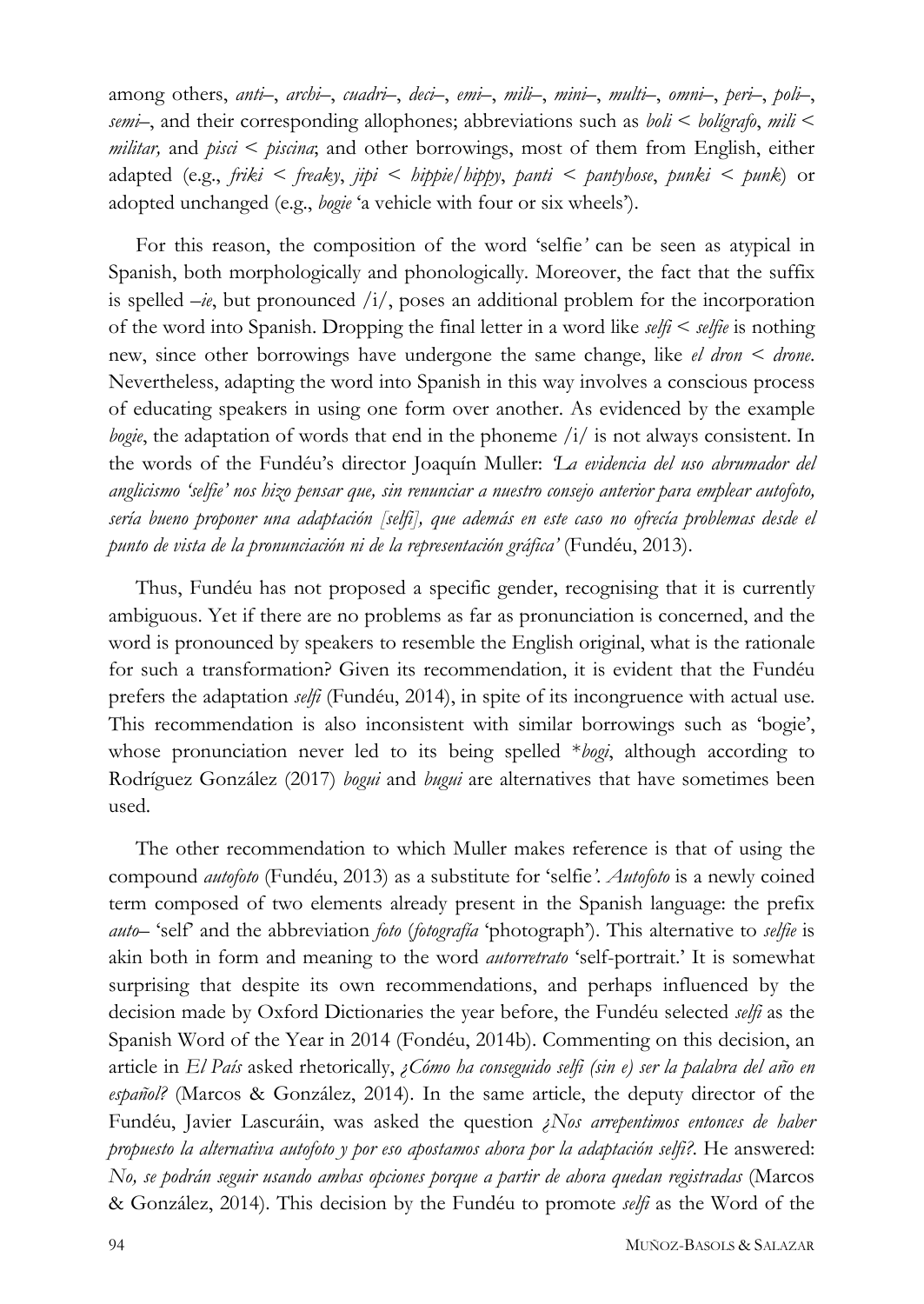Year is both paradoxical and revealing. On the one hand, it acknowledges the importance of borrowings in Spanish. On the other hand, it underscores the Fundéu's recommendation to adapt the loanword into Spanish as *selfi*, perhaps an indication of a publicity stunt meant to consolidate the usage of the simplified spelling*.*

Unlike *tableta*, the words 'selfie', *selfi* and *autofoto* were not included in the 23rd edition of the DLE (2014). The masculine version, *el/un selfie,* is attested in written and spoken language, but so is the feminine form *la/una selfie*. This is perhaps due to an implicit association with *una fotografía*, but also with the term proposed by the Fundéu: *la/una autofoto*. It is still unclear if this term could have induced and favoured the analogy and prompted the use of the word as a feminine noun. What is yet to be determined is which of the three alternatives –'selfie*'*, *selfi* or *autofoto–* speakers will employ, and whether the recommendations of language institutions will have an influence on this choice.

A look at our Twitter analytics tools suggests that *autofoto* has been used by some speakers in the Spanish Twittersphere, but the numbers shown in the graphs (Figures 7 and 8) are much lower than those for both masculine and feminine 'selfie*'* (115 hits for *la autofoto* and 356 hits for una *autofoto*)*.* This is a strong indication that although it is used with some frequency, *autofoto* has not permeated the language of Spanishspeaking Twitter users in the same way that 'selfie*'* has in the past few years. It is also evident that there is no gender ambivalence in the use of *autofoto*, as the *–foto* root clearly marks this word as feminine for Spanish speakers.



**Figure 7.** Frequency of *la autofoto* on Twitter, 16 May-15 June 2015 (Topsy).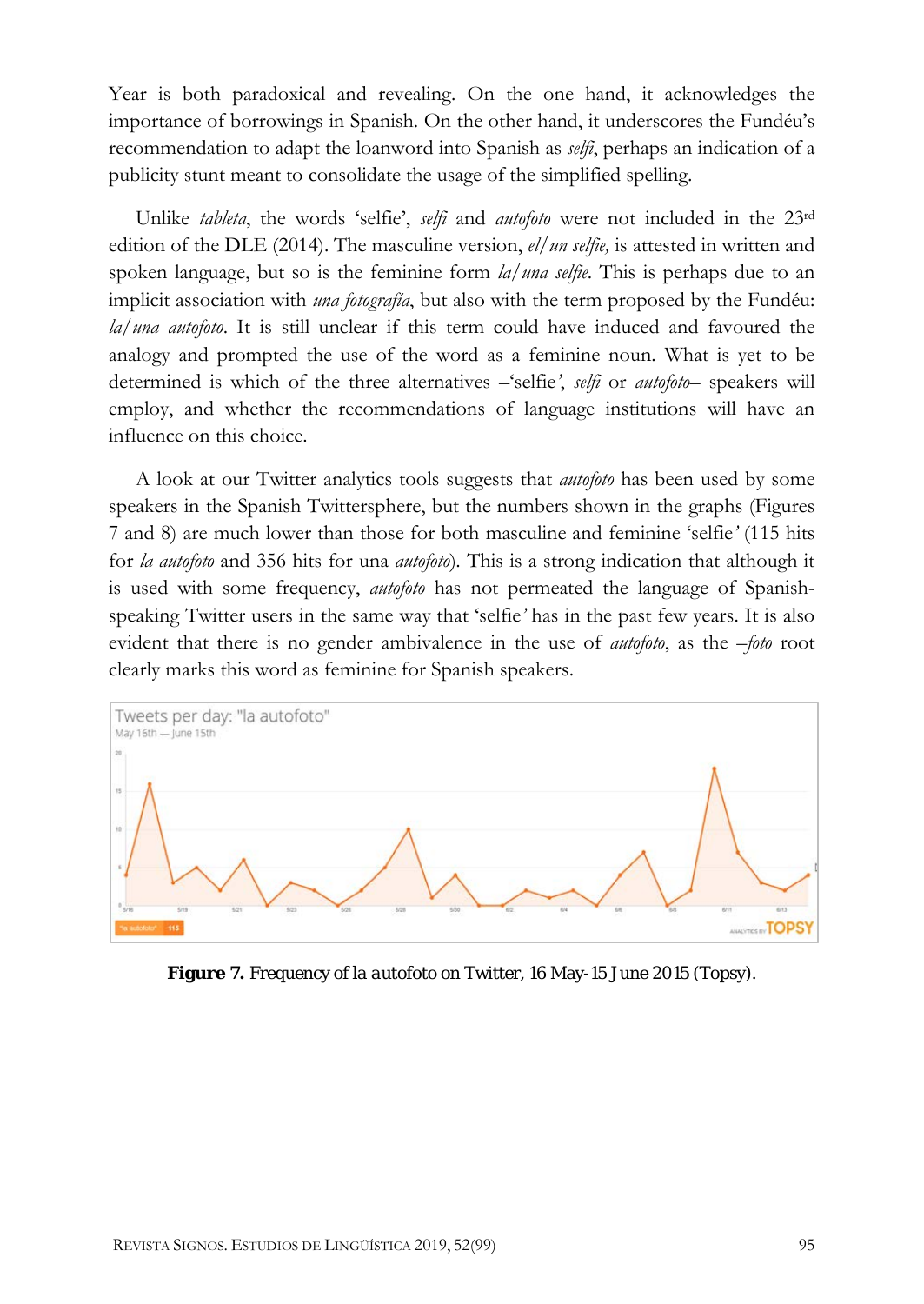

**Figure 8.** Frequency of *una autofoto* on Twitter, 16 May-15 June 2015 (Topsy).

#### **4. Current attitudes towards Anglicisms and linguistic policy**

We have shown above that widely used technological neologisms such as 'Internet 'and *wifi* demonstrate the simultaneous use of the masculine and feminine forms in Spanish*.* Likewise, we have seen gender ambivalence in the use of the words 'tablet' and 'selfie'. We have also analysed this ambivalence by describing the formal characteristics of these words and explaining the linguistic policy applied to them by language institutions. Clearly, it is difficult to predict which gender will predominate for either 'tablet' or 'selfie', or if both will continue to coexist. The question remains how, given the practical role of language institutions, might linguistic policy influence or determine not only the gender of these loanwords but also their use in the future. In short, what can the treatment of these two recent lexical borrowings from English tell us about the attitudes of language institutions towards foreignisms.

Poplack et al. (1982) are right to claim that evidence from loanwords is a valuable tool for evaluating gender assignment. Morin (2010: 166) likewise points out that:

> "it is necessary to [...] distinguish between orthographic, phonological, and morphological considerations. When this is done, it becomes clear that there are certain tendencies, but that noun ending, however it is defined, is not by itself a reliable indicator of gender assignment. This is especially important in the case of loanwords."

As we have explained, in languages like Spanish that are marked with explicit gender distinctions, gender assignment is one of the immediate effects of crosslinguistic lexical influence (Muñoz-Basols & Salazar, 2016). However, as we have seen in the characteristics of the words 'tablet' and 'selfie', in the case of loanwords in Spanish it is also necessary to look at the broader sociolinguistic picture, analysing gender assignment in conjunction with any adaptations of the words in question. Such an approach makes it possible to examine the role of linguistic policy and some of the attitudes towards the use of Anglicisms in Spanish.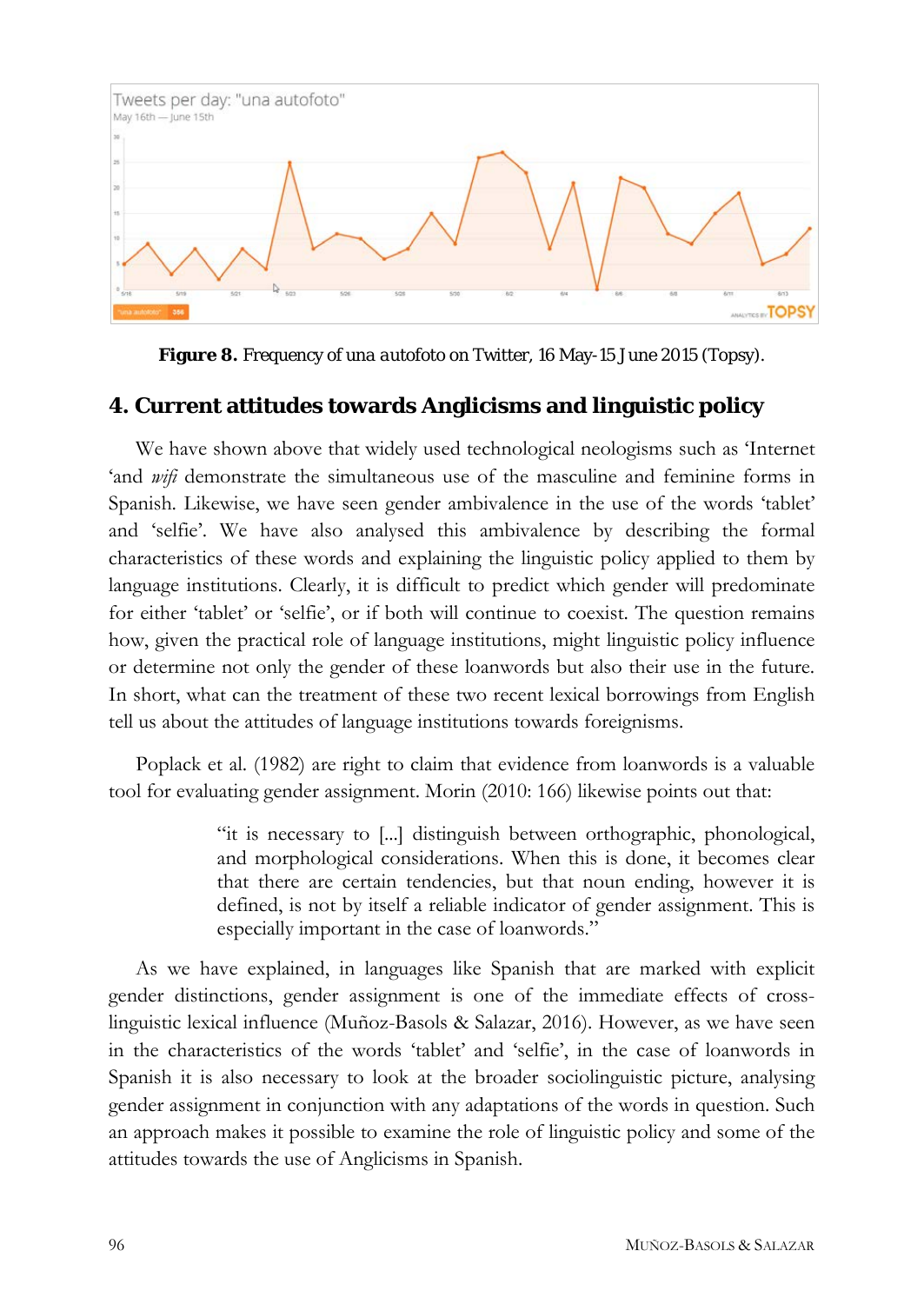In view of the active role played by Spanish language institutions, which act as "guardians of the Spanish language" (Mar-Molinero 2008: 30), and normative dictionaries, it is expected that there will be a variety of reactions and attitudes with respect to how the increasing number of Anglicisms referring to technological devices will be incorporated into Spanish. In this sense, we can cite the words of Academy member José María Merino, who points out that: *La invasión de las nuevas tecnologías es estupenda, pero a lo mejor están restringiendo el código lingüístico. La gente se expresa cada vez peor tras pasar al lenguaje taquigráfico* (Varela, 2014). By describing the presence of new technology-related words as an 'invasion,' and comparing their effect on language use as *lenguaje taquigráfico* or 'shorthand writing,' Merino's words attest not just to the rapid integration of neologisms into the language, but also to the fact that this phenomenon is allowing speakers to express themselves more succinctly.

In spite of the resistant attitude towards foreignisms of this kind by some speakers and academics, it is altogether logical for people to try to communicate more concisely (Gerding et al., 2012), given that natural languages are influenced by the economy principle of "[being] quick and easy" (Leech, 1983: 67). Economy of expression as a principle of linguistic change has an undeniable impact on syntax (Moessner, 1997), and, more importantly for our study, on minimal parts of speech such as morphemes and lexical units. The economy principle is best evidenced in Spanish by processes of word formation such as abbreviation and clipping (e.g., *la foto* > *la fotografía*, *moto* > *motocicleta*, *la uni* > *la Universidad, el finde > el fin de semana*) and the formation of hypocorisms or nicknames (e.g., *Manu* > *Manuel*, *Tere* > *Teresa*).

Gottlieb (2006) enumerates a series of standard arguments for and against linguistic borrowing. Those in favour of borrowing believe that it facilitates learning of the donor language, shortens the distance between languages and cultures, provides expressive enrichment, makes translation simpler, and fights chauvinism and provincialism. In contrast, those who oppose borrowing argue that it impedes the reading of national classics, increases distance between generations and social groups, leads to linguistic impoverishment, kills the fascination with foreign languages and cultures, and paves the way for the dominance of a foreign culture.

The arguments opposing linguistic borrowing have probably conditioned the way in which language institutions have acted in the case of the words 'tablet' and 'selfie'. It may be supposed that a sociolinguistic component partly explains the circumstances surrounding the adoption and/or adaptation of these words, in addition to their formal characteristics. Drawing attention to linguistic policies towards loanwords serves to highlight the influence official recommendations can exert on usage and their role as a determining factor in the attribution of gender to borrowings. The very usage of *tableta* in the mass media in accordance with recommendations of language institutions may well be influencing not only the speakers' adoption of this word, but also their choice of gender. Even those who continue to use 'tablet', ignoring the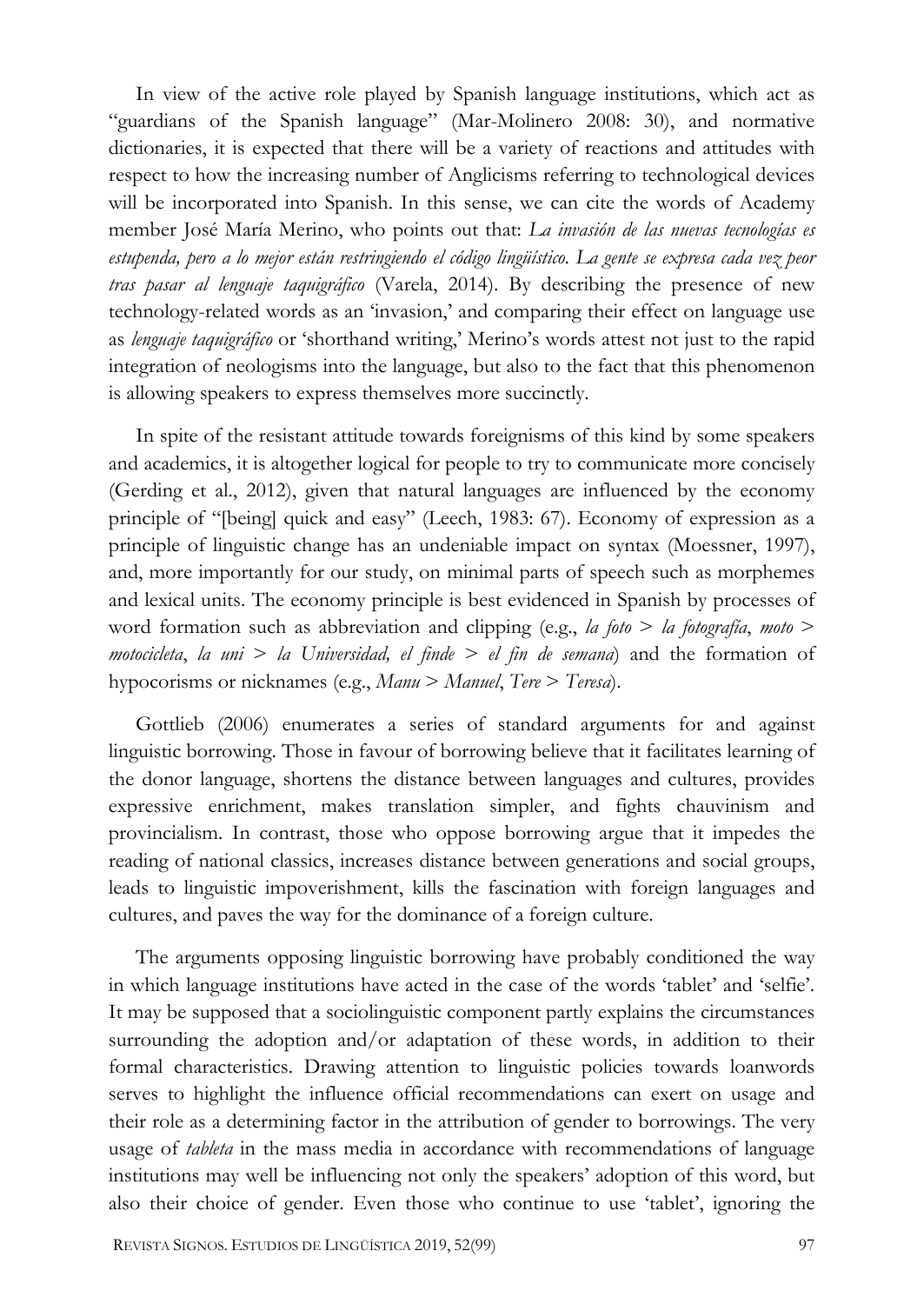RAE's proposal to use the feminine Spanish word *tableta*, may be unconsciously prompted by the dictionary to use *la/una tablet* rather than *el/un tablet*, even though the word may have originally entered the language as a masculine noun, as most Anglicisms tend to do. In fact, the *Gran diccionario de anglicismos* (Rodríguez González, 2017) includes the abbreviation 'n.' to indicate that a noun is being used as both masculine and feminine, and the accompanying examples demonstrate this. Similarly, the Fundéu's endorsement of *autofoto* in the media may remind Spanish speakers of the association with *la fotografía,* and thus lead them to prefer the feminine *la/una selfie* to the masculine *el/un selfie*. In this case, the *Gran diccionario de anglicismos* (Rodríguez González, 2017) mentions that 'selfie*'* is currently generally used as a masculine noun.

What all this reveals is the existence of different measures and criteria in deciding how foreignisms, especially those from English, are treated in Spanish. There appears to be widespread inconsistency in the making of recommendations on language usage, as observed in the varying treatment loanwords have historically been given by Spanish language institutions. Foreignisms usually enter the language unmodified and may officially be adopted as such. Alternatively, they can be used in italics in written discourse to differentiate them from other words or adapted to Spanish orthographic conventions.

The RAE attributes such adaptations to evidence from actual language use and pronunciation, although this is difficult to verify considering all the dialectal variations of Spanish, language contact (Spanish in the US, Puerto Rico or Mexico vs. Spain) (for US Spanish, see Moreno-Fernández 2016), and the absence of a reliable corpus of current use. In the latest edition of the DLE (2014), we still find Anglicisms whose adaptations continue to surprise speakers, such as the newly introduced terms *bluyín < blue jean' and <i>bugui-bugui < boogie woogie*, as well as the earlier entries *güisqui < whisky* and *toples* < *topless*. Some words like 'hippie*', hippy* and *jipi* are recorded with both the adopted and the adapted forms, while other words such as 'blues', 'boom', 'clown', 'free lance', 'hall', 'jet lag', 'light' and 'reggae', are left untouched despite their foreign spelling and pronunciation. These adoptions and adaptations by the RAE and other Spanish language institutions have met with varying success, with some of them becoming part of every Spanish speaker's vocabulary, and others falling into oblivion.

The lack of consistency in the RAE's lexicographical decision-making is best demonstrated by the camouflaged borrowing technique behind *tableta* described above, i.e., the lack of reference to the word's English etymology in the DLE's latest edition. This example raises the question whether the main criteria for choosing between adopting and adapting Anglicisms should be revisited, especially in the case of technology-related words.

A strong motivation for change is the Spanish-speaking world's continuous contact with English (Niño-Murcia, Godenzzi & Rothman, 2008). Significantly, the United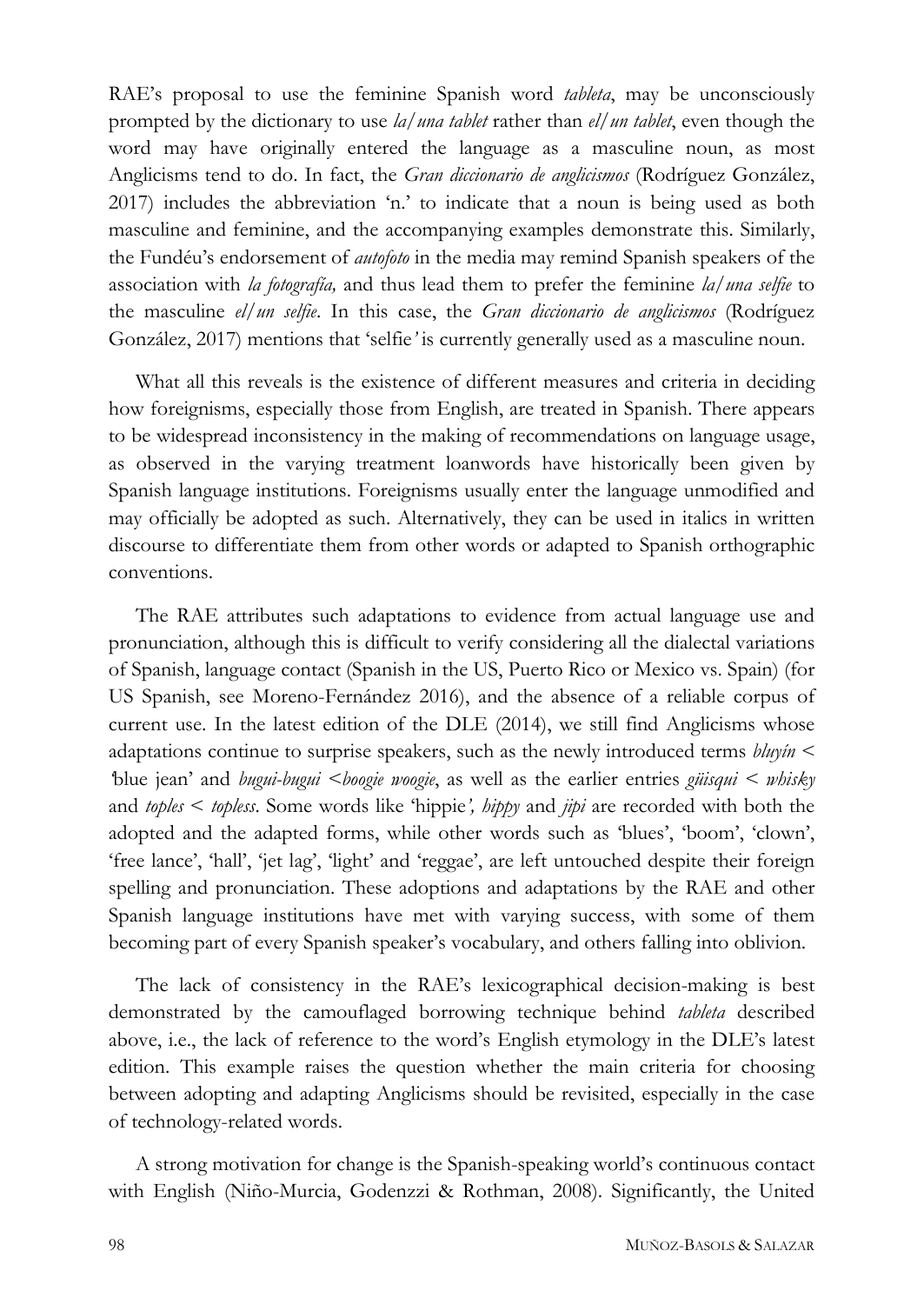States is now second only to Mexico in terms of the number of native Spanish speakers, even surpassing Spain (Moreno-Fernández & Otero, 2008; Muñoz-Basols, Rodríguez Lifante & Cruz Moya, 2017, for a quantitative perspective on the status of Spanish as an international language; also see Dumitrescu (2013); Muñoz-Basols, Muñoz-Calvo & Suárez García (2014) for recent data on the presence of Spanish in the US). A revision of the policy on foreignisms may thus be necessary in view of the exposure most Spanish speakers have to other cultures and languages and the fact that lexical borrowing is a process that occurs naturally in language-contact situations (Wierzbicka, 2006). As Moreno-Fernández (2016: 17) argues in the context of Spanish in the US:

> "no tiene sentido plantear una norma del español que prescinda del anglicismo o cuyo objetivo sea la erradicación de toda sombra del inglés. Quien así lo proponga ni conoce bien cómo funciona la sociolingüística del español en los Estados Unidos, ni conoce cómo funciona la sociolingüística del español en ninguno de los territorios bilingües en que se utiliza; y son muchos".

Ongoing research on language contact between Spanish and English, such as the analysis of the use of Anglicisms in US Spanish on Twitter (Moreno Sandoval & Moreno-Fernández, 2017; Moreno-Fernández & Moreno Sandoval, 2018), will help elucidate how the reciprocal influence between the two languages is shaping speakers' repertoires. However, more research on the interaction between English and Spanish in other Spanish-speaking countries is needed. Such research should inform the current debate on language policy in the Spanish-speaking world. The recommendations of the RAE, ASALE, and other language institutions such as Fundéu, have a direct impact on language use in formal contexts, not only through the publication of the most authoritative Spanish dictionary, the DLE, but also because of the influence they exert on the mass media, especially in Spain. For instance, Fundéu makes regular recommendations on language use and also publishes the *Manual de español urgente* (Fundéu, 2015), which is used by Spanish newspapers, and which suggests numerous alternatives to the use of Anglicisms. While many of the general recommendations on language use are useful, those pertaining to Anglicisms are elaborated from the point of view of English lexical borrowings being a practice to be avoided at all costs, without considering how extended the use of English words by speakers of Spanish is in practice. The Fundéu's proposed spelling of 'selfi' explained above (Fundéu, 2014a; Rodríguez González, 2017) was thus incorporated into the title of a TV programme *Hazte un selfi* (LaguíaTV, 2016), aired by the Spanish television channel Cuatro. Likewise the RAE has been actively fighting against the use of English, for instance, in the realm of advertising, as evidenced in the headline, *La RAE declara la guerra a los anglicismos con un divertido 'spot'* (Elies, 2016). To this end, the RAE commissioned two videos in an attempt to mock of the use of English borrowings by publicists in the launch of consumer products advocating that in many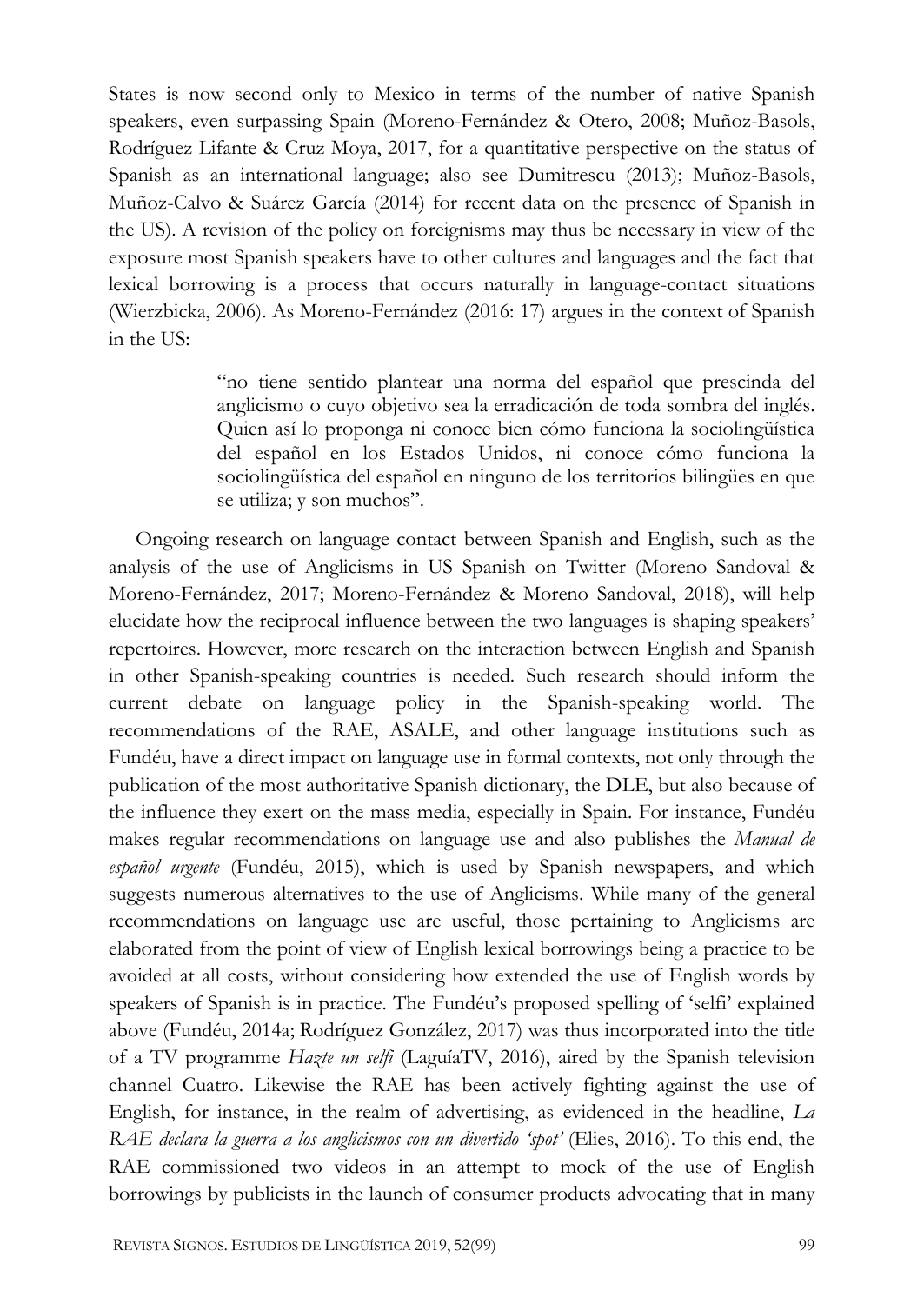cases publicists seem to be unaware of the real meaning of English words that accompany the products. Consequently, the two products featured in the videos were a perfume called 'swine', an unappealing name for obvious reasons, and a pair of sunglasses with a supposed 'blind effect', which did not allow the user to see anything (see Elies, 2016).

Finally, the following example demonstrates how Spanish language institutions actively support initiatives to counteract the impact of English. The tweet below (Figure 9) celebrated the presentation of the *Primer glosario de comunicación estratégica en español* (Echazú & Rodríguez, 2018), a document hosted on the Fundéu website and developed with the advice of the RAE. The open-access glossary recommends alternatives to Anglicisms in the fields of marketing and advertising. Not surprisingly, it proposes using *tableta*, instead of 'tablet,' and *autofoto*, instead of 'selfie.'[7](#page-31-6)



**Figure 9.** Presentation at the Fundéu of the *Primer glosario de comunicación estratégica en español*.

However, initiatives like this raise several important questions. Namely, are all the Anglicisms contained in this glossary superfluous or unnecessary? Do some of them,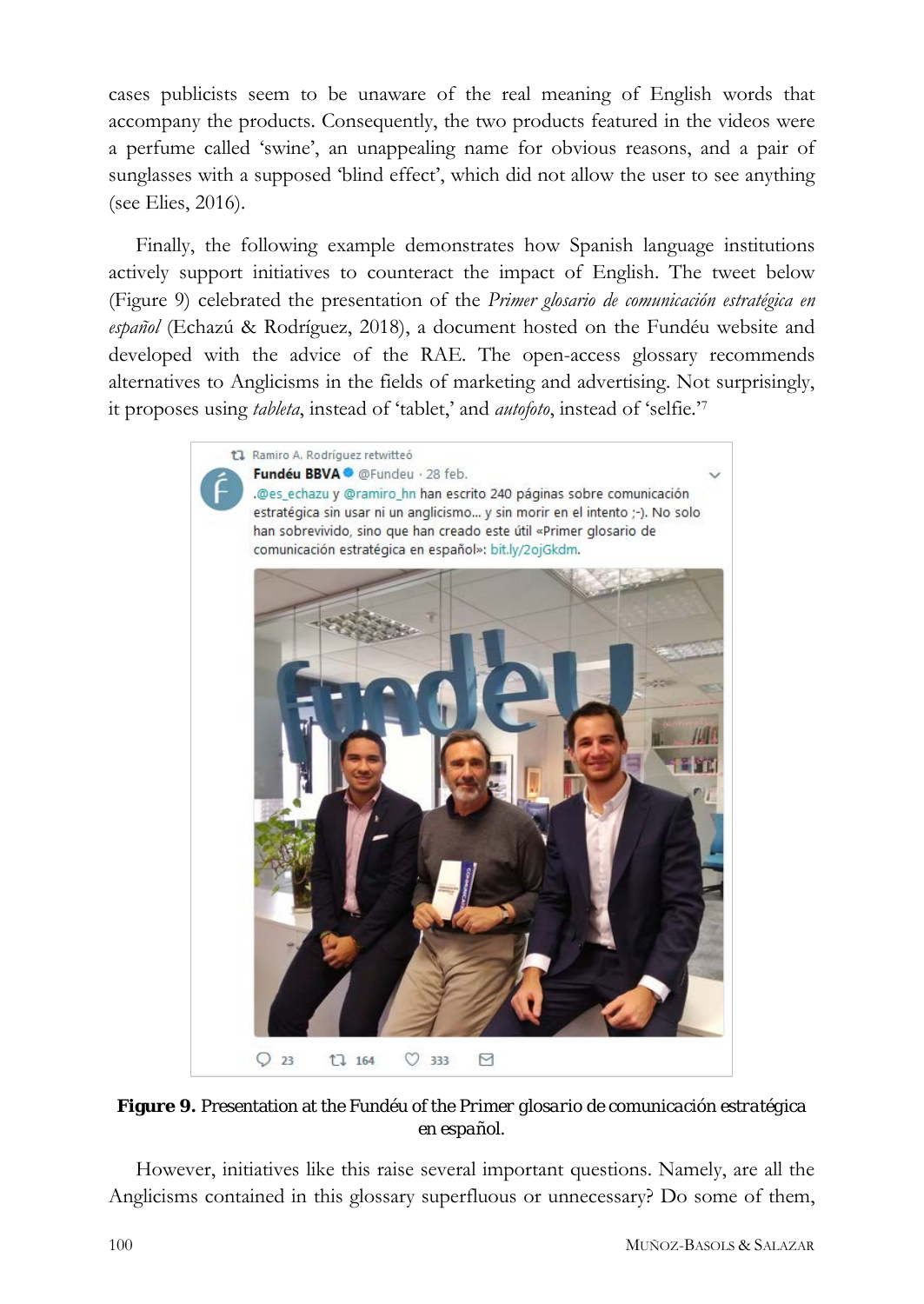on the contrary, fill vocabulary gaps in the language? Have these words been properly verified in a corpus to gauge their current use? And, are the proposed alternatives in Spanish likely to be used, and consequently prosper, in the language? Some of the examples proposed as alternatives to English are: *itinerancia* (roaming), *plantar ideas* (seeding), *mecadotécnia callejera* (street marketing), *marca paraguas* (umbrella brand), *encubrimiento* (cloacking), *migas de pan* (breadcrumbs), *pago sin contacto* (contactless payment), *suplantador* (phishing). Many of these lexical items may not prosper in Spanish because of their polysemic nature and lack of semantic specificity. Likewise, the glossary does not mention the gender of the nouns presented. This is particularly important in those instances that are clear adaptations from English and whose gender may change from the unmarked masculine gender, depending on the semantic association among other factors, e.g., *yingle* (jingle), *estand* (stand), *trávelin* (travelling), *castin* (casting) *plácet* (placet), *fotocol* (photocall).

Without diminishing the effort of this glossary, it is relevant to question how authoritative this lexical selection might be, as it is not clear how it relates to actual language use. More importantly, any recommendations on language use should be sensitive about how the Spanish language is used in the areas where it is spoken. In fact, while establishing a common Pan-Hispanic policy on the use of Anglicisms might prove a complex matter because of the historical and/or current contact with the English language, there is no doubt that a more sensitive approach towards the different realities of the Spanish-speaking world is needed.

What emerges here is that the current policy on Anglicisms in Spanish is clearly outdated. Likewise, developing an antagonistic discourse towards English lexical borrowings does not help connect the work carried out by language institutions to the actions of speakers. On the contrary, all these efforts to defend Spanish against the 'inclemency' of the English language contribute to amplify the gap between language policy and language use.

Language specialists can help us understand how English is contributing to shape our language, as has happened across the centuries, but it is ultimately language use that determines the adoption and integration of foreign words that results from language contact (see the recent *Diccionario de anglicismos del español estadounidense* by Moreno-Fernández, 2018). As Fernando Lázaro Carreter once said:

> "el inglés es el vehículo de la más alta civilización mundial y no podemos negarlo. Nuestra vida está ordenada por los módulos ingleses: desayunamos cereales con leche descremada, salimos a una calle señalizada con códigos americanos, nos vestimos según su moda. Ellos no invaden, se les llama" (Rodríguez González, 2017: vii).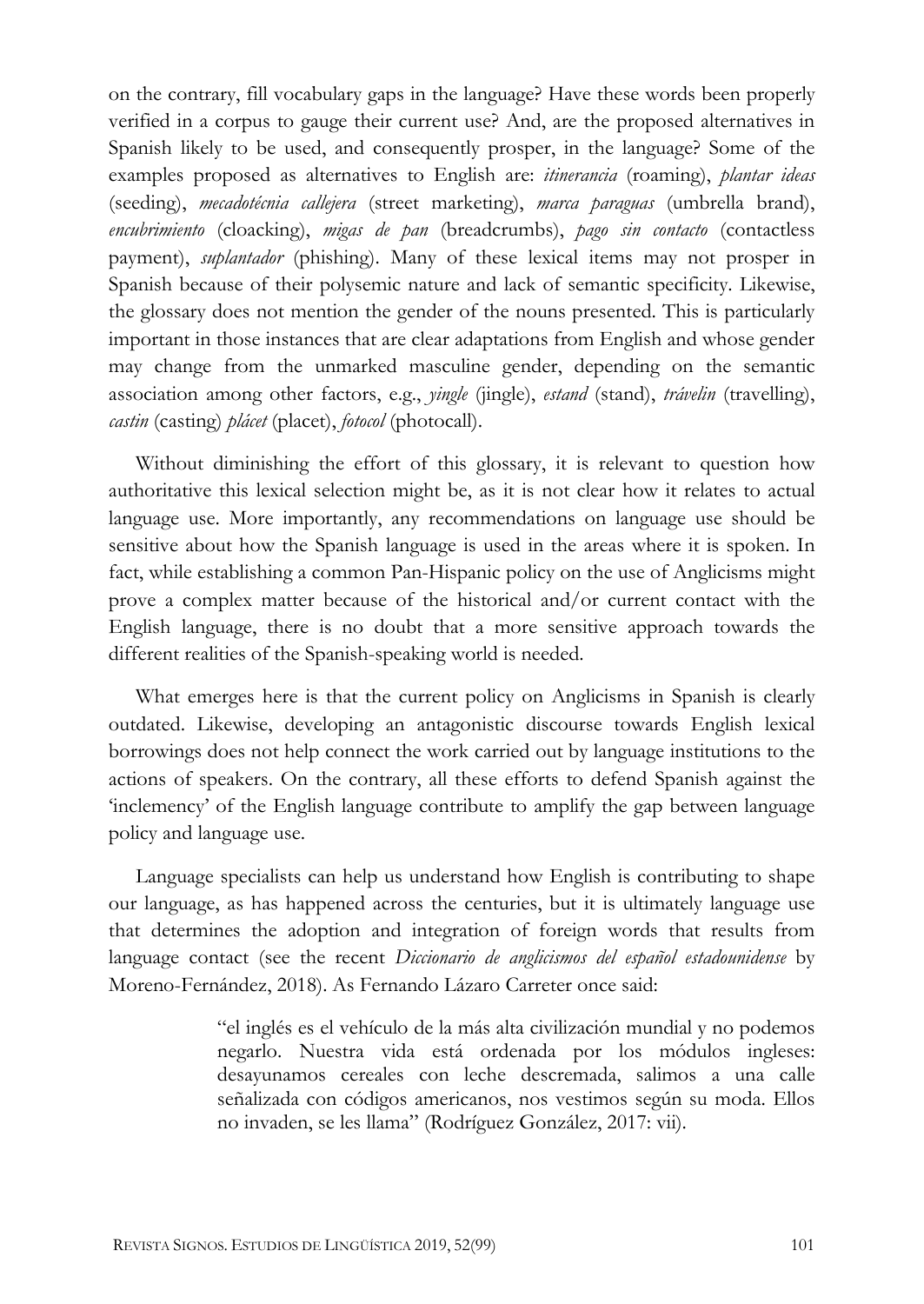## **CONCLUSION**

Tracing the history of English borrowings in Spanish serves to illustrate the many factors that can condition the adoption or adaptation of loanwords. As this study has demonstrated, such borrowings are currently especially evident in the semantic domain of technology. Because of the immediacy of their integration into a language, technology-related words provide a fertile ground for investigating some of the direct effects of cross-linguistic lexical influence on linguistic systems beyond lexis. In the case of Spanish, the gender assignment system is inevitably linked to lexical borrowing, since it is in discourse that speakers are called upon to reference extralinguistic realities and thus establish agreement, which, in some cases, may lead to ambiguity in the assignment of gender to newly borrowed foreign words.

As we have also discussed, in languages like Spanish where language institutions play an active role, the recommendations made by such institutions are not only formulated but also disseminated in the media and in prestige dictionaries. They therefore exert a strong influence on various aspects of language usage, including the use of foreignisms, while seeking "the promotion of Pan-Hispanic unity" (del Valle, 2008: 23). However, we have seen that current linguistic policy is often inconsistent, and the decision-making behind these policies is not always clear-cut.

What is clear is that the assignment of gender to words of foreign origin is far from a purely linguistic process that can only be analysed on the basis of phonology and morphology. Indeed, the semantic association displayed by the speaker using an Anglicism (Rodríguez Segura, 1999), is always a key factor that must be taken into consideration in order to understand the possible motivations for assigning a specific gender to a word.

Finally, through our case study of 'tablet' and 'selfie', we have shown that language institutions and their attitudes towards foreignisms can play a role in determining gender, and therefore constitute an additional sociolinguistic factor to consider when looking at how loanwords are incorporated into a host language. We hope to have established the need for further studies on gender that examine the broader picture of sociolinguistic policy, as well as proven that studying specific and representative lexical items can serve to spur the debate on the role of linguistic policies regarding foreignisms, most notably Anglicisms, in the 21st century.

## **REFERENCES**

Aikhenvald, A. Y. (2004). Gender and noun class. In G. E. Booij, C. Lehmann & J. Mugdan (Eds.), *Morphologie/Morphology: Ein Internationales Handbuch Zur Flexion und Wortbildung*, Volume 2 (pp. 1031-1045). Berlin: Mouton de Gruyter.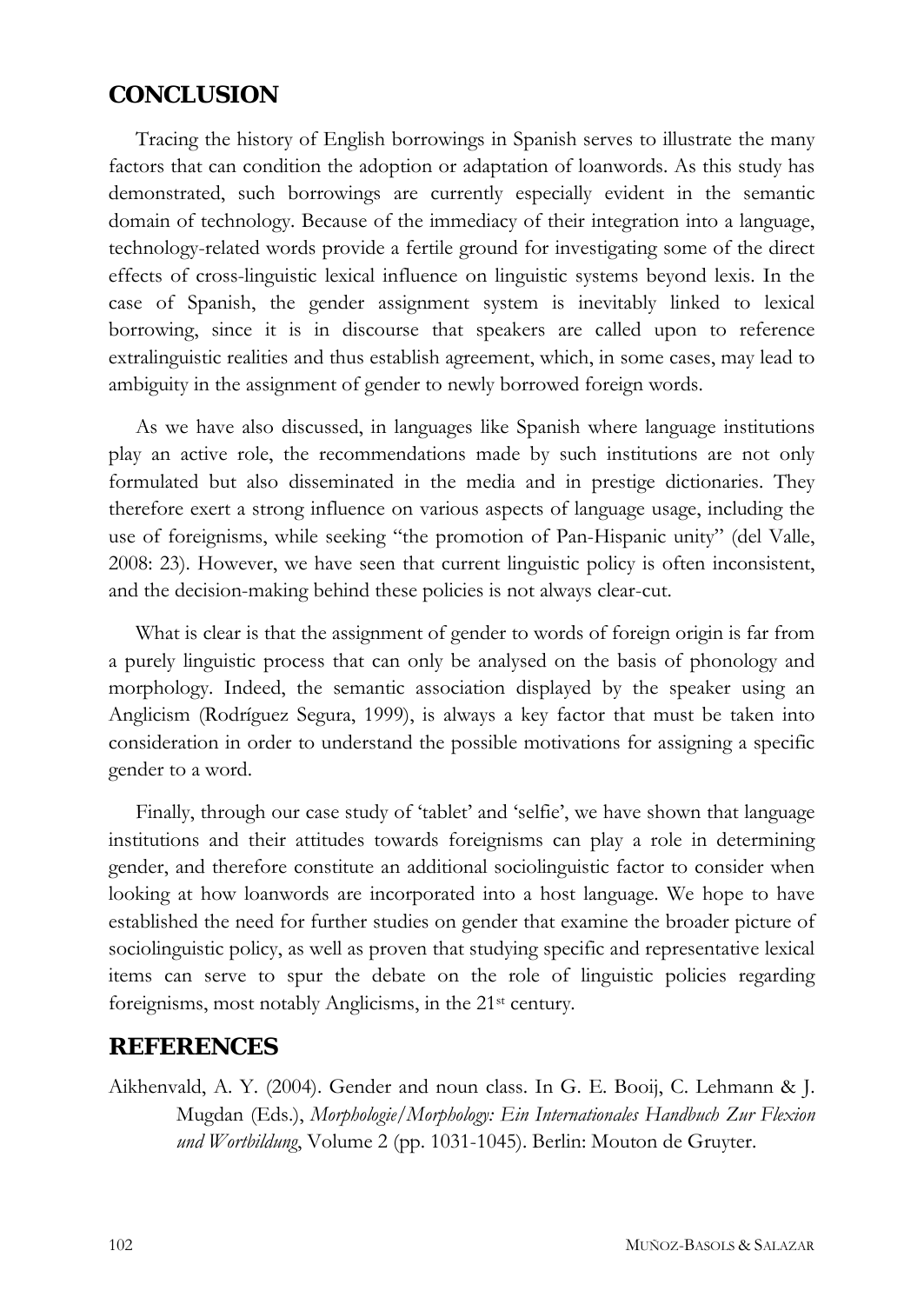- Bergen, J. J. (1978). A simplified approach for teaching the gender of Spanish nouns. *Hispania, 61*(4), 865-876.
- Bull, W. (1965). *Spanish for teachers: Applied linguistics*. New York: The Ronald Press Co.
- Clegg, J. H. (2010). Native Spanish speaker intuition in noun gender assignment. *Language Design*, 12, 5-18.
- Corbett, G. (1991). *Gender*. Cambridge: Cambridge University Press.
- Cosoy, N. (2011). *Cómo la tecnología ha cambiado el español. BBC Mundo* [on line]. Retrieved from: [http://www.bbc.co.uk/mundo/noticias/2011/07/110713\\_tecnologia\\_idioma](http://www.bbc.co.uk/mundo/noticias/2011/07/110713_tecnologia_idioma_palabras_nc.shtml) [\\_palabras\\_nc.shtml](http://www.bbc.co.uk/mundo/noticias/2011/07/110713_tecnologia_idioma_palabras_nc.shtml)
- Daulton, F. E. (2011). Lexical borrowing and the global web of words. *Ryokoku Journal of Humanities and Sciences*, *33*(1), 25-31.
- del Valle, J. (2008). The Pan-Hispanic community and the conceptual structure of linguistic nationalism. *International Multilingual Research Journal*, *2*(1-2), 5-26.
- Dumitrescu, D. (2013). El español en Estados Unidos a la luz del censo de 2010: Los retos de las próximas décadas. *Hispania, 96*(3), 525-541.
- Echazú, E. & Rodríguez, R. (2018). *Primer glosario de comunicación estratégica en español* [on line]. Retrieved from: https://fundeu.es/wpcontent/uploads/2018/02/Glosario-de-Comunicaci%C3%B3n-Estrat%C3%A9gica-Fund%C3%A9u.pdf.
- EcoDiario.es. (2017). *La RAE alemana incluye los términos selfie y posverdad en su diccionario* [on line]. Retrieved from: [http://ecodiario.eleconomista.es/cultura/noticias/8541113/08/17/La-RAE](http://ecodiario.eleconomista.es/cultura/noticias/8541113/08/17/La-RAE-%09alemana-incluye-los-terminos-selfie-y-posverdad-en-su-diccionario.html)[alemana-incluye-los-terminos-selfie-y-posverdad-en-su-diccionario.html.](http://ecodiario.eleconomista.es/cultura/noticias/8541113/08/17/La-RAE-%09alemana-incluye-los-terminos-selfie-y-posverdad-en-su-diccionario.html)
- El Universal. (2017). *Es absurdo que la gente diga tablet en lugar de tableta* [on line]. Retrieved from: [http://www.eluniversal.com.mx/articulo/cultura/letras/2017/07/5/es](http://www.eluniversal.com.mx/articulo/cultura/letras/2017/07/5/es-absurdo-%09que-la-gente-diga-tablet-en-lugar-de-tableta)[absurdo-que-la-gente-diga-tablet-en-lugar-de-tableta](http://www.eluniversal.com.mx/articulo/cultura/letras/2017/07/5/es-absurdo-%09que-la-gente-diga-tablet-en-lugar-de-tableta)
- Elies, M. (2016). *La RAE declara la guerra a los anglicismos con un divertido 'spot'* [on line]. Retrieved from: [http://www.lavanguardia.com/cultura/20160525/402040856580/rae](http://www.lavanguardia.com/cultura/20160525/402040856580/rae-%09anglicismos-spot.html)[anglicismos-spot.html](http://www.lavanguardia.com/cultura/20160525/402040856580/rae-%09anglicismos-spot.html)
- Filipovic, R. (1996). English as a word donor to other languages of Europe. In R. Hartmann (Ed.), *The English Language in Europe* (pp. 37-48). Exeter: Intellect.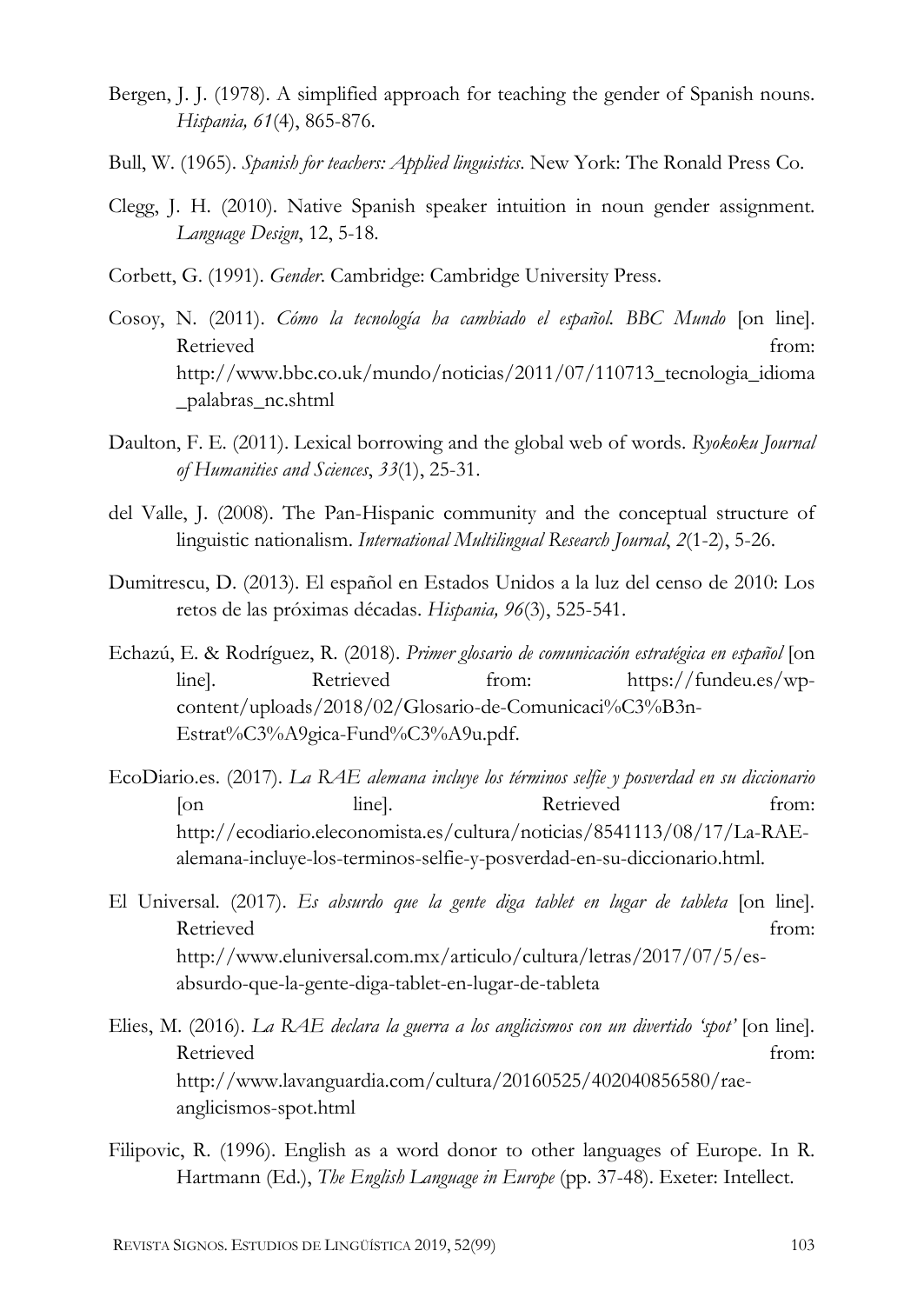- Franco, K., Zenner, E. & Speelman, D. (2018). Let's agree to disagree. (Variation in) the assignment of gender to nominal anglicisms in Dutch. *Journal of Germanic Linguistics, 30*(1), 43-87.
- Fundéu. (2013). *Autofoto, alternativa en español a selfie* [on line]. Retrieved from: [http://www.fundeu.es/recomendacion/autofoto-alternativa-en-espanol-a](http://www.fundeu.es/recomendacion/autofoto-alternativa-en-espanol-a-selfie/)[selfie/](http://www.fundeu.es/recomendacion/autofoto-alternativa-en-espanol-a-selfie/)
- Fundéu. (2014a). *Selfi, adaptación al español de selfie* [on line]. Retrieved from: <http://www.fundeu.es/recomendacion/selfi-adaptacion-al-espanol-de-selfie/>
- Fundéu. (2014b). *Selfi, palabra del año para la Fundéu BBVA* [on line]. Retrieved from: [http://www.fundeu.es/recomendacion/selfi-palabra-del-ano-para-la-fundeu](http://www.fundeu.es/recomendacion/selfi-palabra-del-ano-para-la-fundeu-bbva/)[bbva/](http://www.fundeu.es/recomendacion/selfi-palabra-del-ano-para-la-fundeu-bbva/)
- Fundéu. (2015). *Manual de español urgente*. Madrid: Debate.
- Furiassi, C. (2010). *False anglicisms in Italian*. Monza: Polimetrica.
- Furiassi, C. & Gottlieb, H. (2015). *Pseudo-English. Studies on false anglicisms in Europe*. Berlin: Mouton de Gruyter.
- Gerding, C., Fuentes, M., Gómez, L. & Kotz, G. (2012). El préstamo en seis variedades geolectales del español: Un estudio en prensa escrita. *Revista Signos. Estudios de Lingüística*, *45*(80), 280-299.
- Görlach, M. (2001). *A dictionary of European anglicisms*. Oxford: Oxford University Press.
- Gottlieb, H. (2006). Linguistic influence. In K. Brown (Ed.), *Encyclopedia of language and linguistics*, 2nd edition (pp. 196-205). Oxford: Elsevier Science.
- Graf, A. (1911). *L'Anglomania: L'influsso inglese in Italia nel secolo XVIII*. Torino: Ermanno Loescher.
- Holmes, U. T. & Schultz, A. H. (1938). *A history of the French language*. New York: Biblo-Moser.
- Ibrahim, M. H. (1973). *Grammatical gender: Its origin and development*. The Hague: Mouton.
- Janson, T. (2002). *Speak: A short history of languages*. Oxford: Oxford University Press.
- Kilarski, M. (2004). *Gender assignment of English loanwords in Danish, Swedish and Norwegian*. PhD dissertation, Adam Mickiewicz University, Poznań [on line]. Retrieved from: [http://www.staff.amu.edu.pl/~kilarski/research/download/](http://www.staff.amu.edu.pl/%7Ekilarski/research/download/book_gender.pdf) [book\\_gender.pdf](http://www.staff.amu.edu.pl/%7Ekilarski/research/download/book_gender.pdf)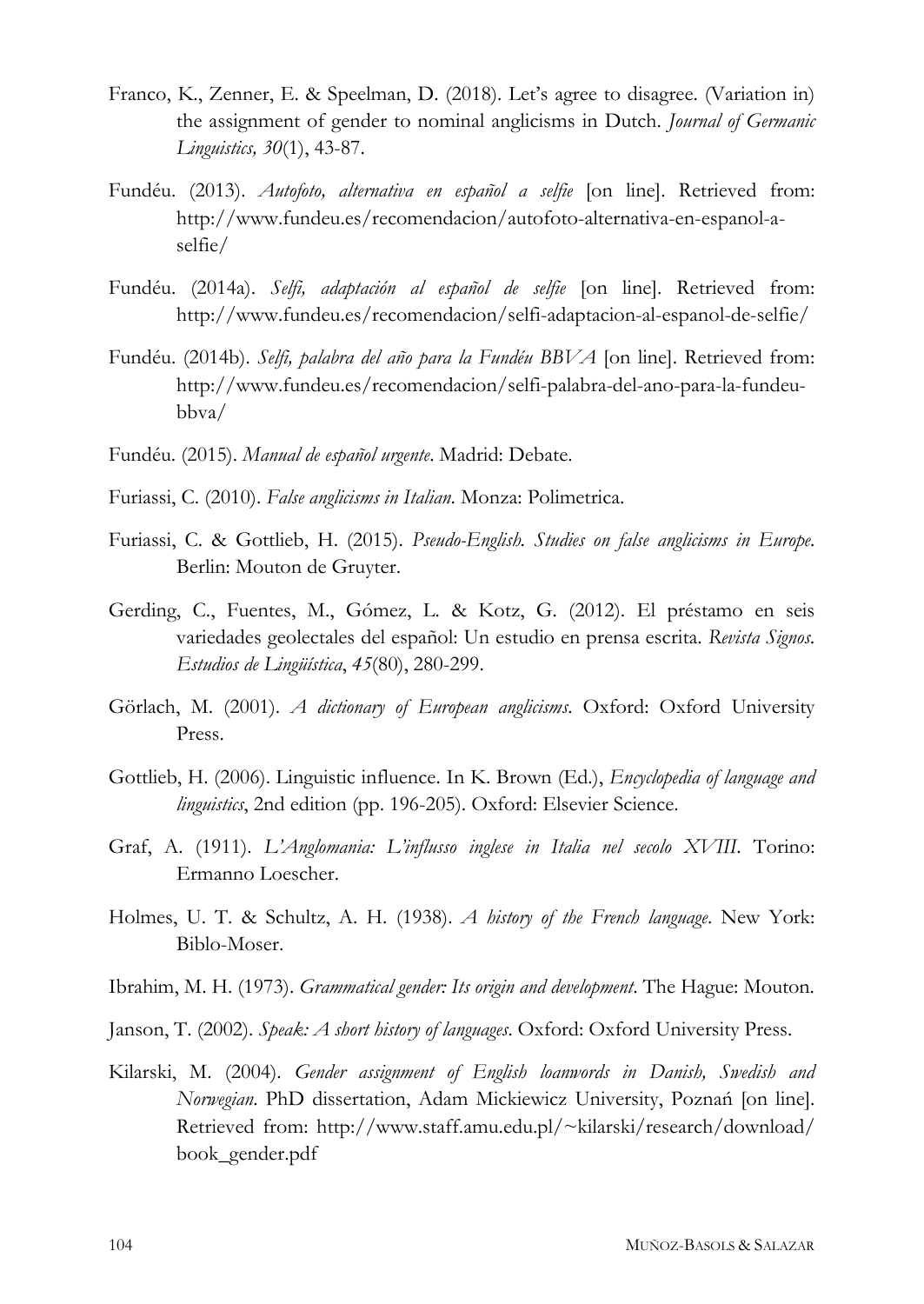- LaguíaTV. (2016). *"Hazte un selfi," el nuevo programa de Cuatro que reinventa el género de las entrevistas* [on line]. Retrieved from: [http://laguiatv.abc.es/noticias/20160905/abci-hazte-selfi-cuatro-](http://laguiatv.abc.es/noticias/20160905/abci-%09hazte-selfi-cuatro-%09201609021806.html)[201609021806.html](http://laguiatv.abc.es/noticias/20160905/abci-%09hazte-selfi-cuatro-%09201609021806.html)
- Leech, G. N. (1983). *Principles of pragmatics*. London: Longman.
- Mar-Molinero, C. (2008). Subverting Cervantes: Language authority in global Spanish. *International Multilingual Research Journal*, *2*(1-2), 27-47.
- Marcos, A. & González, L. (2014). *¿Cómo ha conseguido selfi (sin e) ser la palabra del año en español? El País* [on line]. Retrieved from: http://verne.elpais.com/verne/ 2014/12/30/articulo/1419933587\_512388.html
- Matthews, P. H. (2014). *Concise Oxford dictionary of linguistics*, 2nd edition. Oxford: Oxford University Press.
- Maxwell, K. (2006). From *metrosexual* to *metrosessuale: The global influence of English in the creation of neologisms. MED Magazine, 36*. [on line]. Retrieved from: [http://www.macmillandictionaries.com/MED-Magazine/March2006/36-](http://www.macmillandictionaries.com/MED-Magazine/March2006/36-%09New-Word-Neologisms.htm) [New-Word-Neologisms.htm](http://www.macmillandictionaries.com/MED-Magazine/March2006/36-%09New-Word-Neologisms.htm)
- Moessner, L. (1997). Economy as a principle of syntactic change. In R. Hickey & S. Puppel (Eds.), *Trends in linguistics: Language history and linguistic modelling* (pp. 357- 372). Berlin: Mouton de Gruyter.
- Moreno-Fernández, F. (2016). Español estadounidense: Perfiles lingüísticos y sociales. *Glosas*, *9*(2), 10-23.
- Moreno-Fernández, F. (2018). *Diccionario de anglicismos del español estadounidense*. Cambridge: Instituto Cervantes at Harvard University [on line]. Retrieved from: [http://cervantesobservatorio.fas.harvard.edu/es/informes/informes](http://cervantesobservatorio.fas.harvard.edu/es/informes/informes-del-%09observatorio-observatorio-reports-037-012018sp-diccionario-de-anglicismos-%09del)[del-observatorio-observatorio-reports-037-012018sp-diccionario-de](http://cervantesobservatorio.fas.harvard.edu/es/informes/informes-del-%09observatorio-observatorio-reports-037-012018sp-diccionario-de-anglicismos-%09del)[anglicismos-del](http://cervantesobservatorio.fas.harvard.edu/es/informes/informes-del-%09observatorio-observatorio-reports-037-012018sp-diccionario-de-anglicismos-%09del)
- Moreno-Fernández, F. & Moreno Sandoval, A. (2018). Configuración lingüística de anglicismos procedentes de Twitter en el español estadounidense. *Revista Signos. Estudios de Lingüística*, *51*(98), 382-409.
- Moreno-Fernández, F. & Otero, J. (2008). The status and future of Spanish among the main international languages: Quantitative dimensions. *International Multilingual Research Journal*, *2*(1-2), 67-83.
- Moreno Sandoval, A. & Moreno-Fernández, F. (2017). *Búsqueda de anglicismos en el español de EE.UU. a través de Twitter* [on line]. Retrieved from: [http://www.iic.uam.es/?s=anglicismos&lang=es.](http://www.iic.uam.es/?s=anglicismos&lang=es)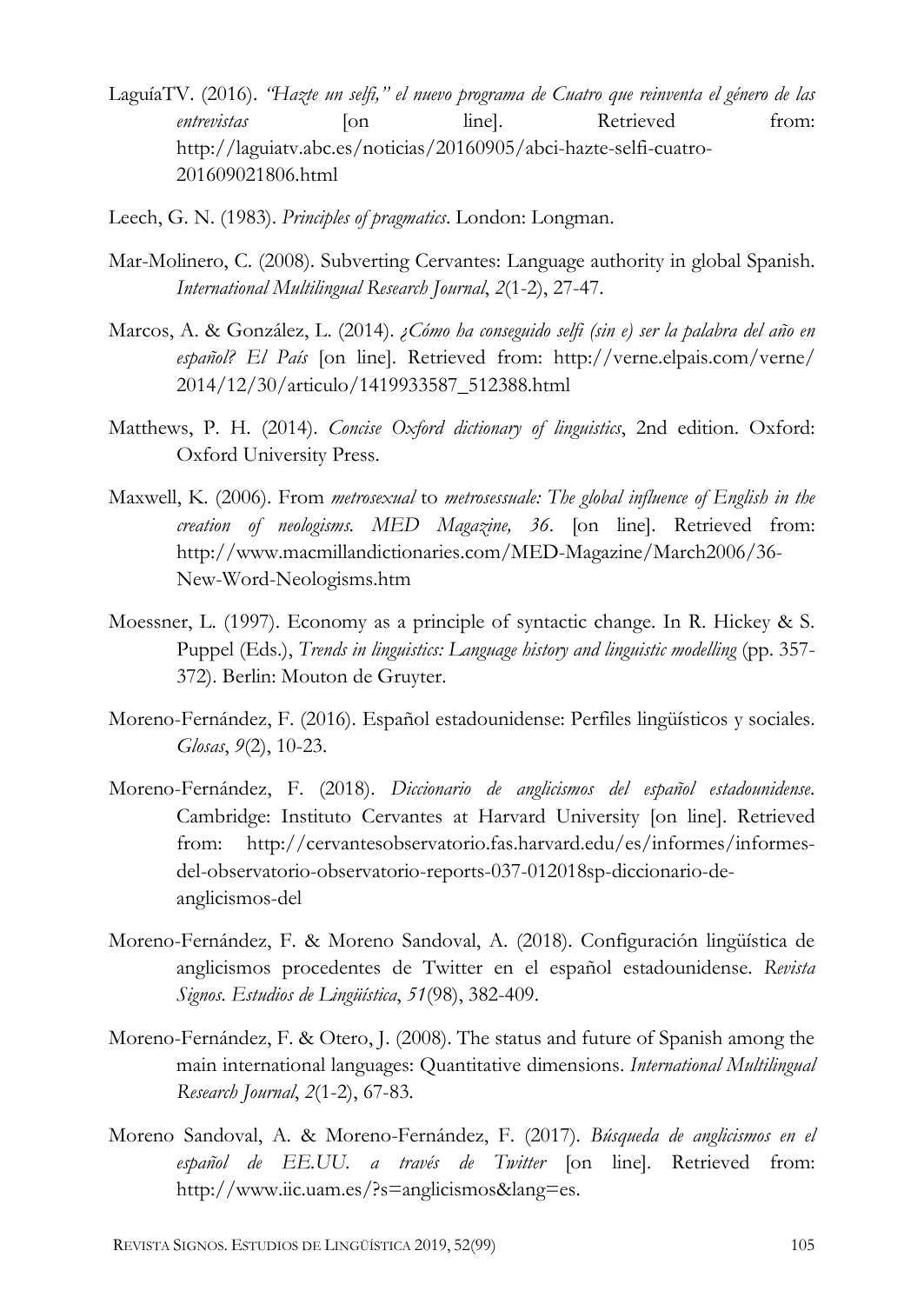- Morin, R. (2006). Evidence in the Spanish language press of linguistic borrowings of computer and Internet-related terms. *Spanish in Context*, *3*(2), 161-79.
- Morin, R. (2010). Terminal letters, phonemes, and morphemes in Spanish gender assignment. *Linguistics*, *48*(1), 143-169.
- Muñoz-Basols, J. & Salazar, D. (2016). Cross-linguistic lexical influence between English and Spanish. *Spanish in Context, 13*(1), 80-102. Doi: https://doi.org/10.1075/sic.13.1.04mun.
- Muñoz-Basols, J., Muñoz-Calvo, M. & Suárez García, J. (2014). Hacia una internacionalización del discurso sobre la enseñanza del español como lengua extranjera. *Journal of Spanish Language Teaching*, *1*(1), 1-14. Doi: <https://doi.org/10.1080/23247797.2014.918402>
- Muñoz-Basols, J., Rodríguez Lifante, A. & Cruz Moya, O. (2017). Perfil laboral, formativo e investigador del profesional de español como lengua extranjera o segunda (ELE/EL2): Datos cuantitativos y cualitativos. *Journal of Spanish Language Teaching*, *4*(1), 1-34. Doi: <https://doi.org/10.1080/23247797.2017.1325115>
- Niño-Murcia, M., Godenzzi, J. C. & Rothman, J. (2008). Spanish as a world language. The interplay of globalized localization and localized globalization. *International Multilingual Research Journal*, *2*(1-2), 48-66.
- Onysko, A. (2007). *Anglicisms in German: Borrowing, lexical productivity, and written codeswitching*. Berlin: Walter de Gruyter.
- Onysko, A., Callies M. & Ogiermann, E. (2013). Gender variation of anglicisms in German: The influence of cognitive factors and regional varieties. *Poznan Studies in Contemporary Linguistics,* 49, 103-136.
- Oxford Dictionaries Blog (2013). *Oxford dictionaries online quarterly update*. 28 August.
- Oxford English Dictionary (2015)*.* Third edition [on line]. Retrieved from: http:/[/www.oed.com](http://www.oed.com/)
- Poplack, S., Pousada, A. & Sankoff, D. (1982). Competing influences on genderassignment: Variable process, stable outcome. *Lingua*, *57*(1), 1-28.
- Prado, M. (1982). El género en español y la teoría de la marcadez. *Hispania*, *65*(2), 258- 266.
- Real Academia Española (2005). *Tratamiento de los extranjerismos* [on line]. Retrieved from: [http://www.rae.es/diccionario-panhispanico-de-dudas/que](http://www.rae.es/diccionario-panhispanico-de-dudas/que-contiene/tratamiento-de-los-extranjerismos)[contiene/tratamiento-de-los-extranjerismos](http://www.rae.es/diccionario-panhispanico-de-dudas/que-contiene/tratamiento-de-los-extranjerismos)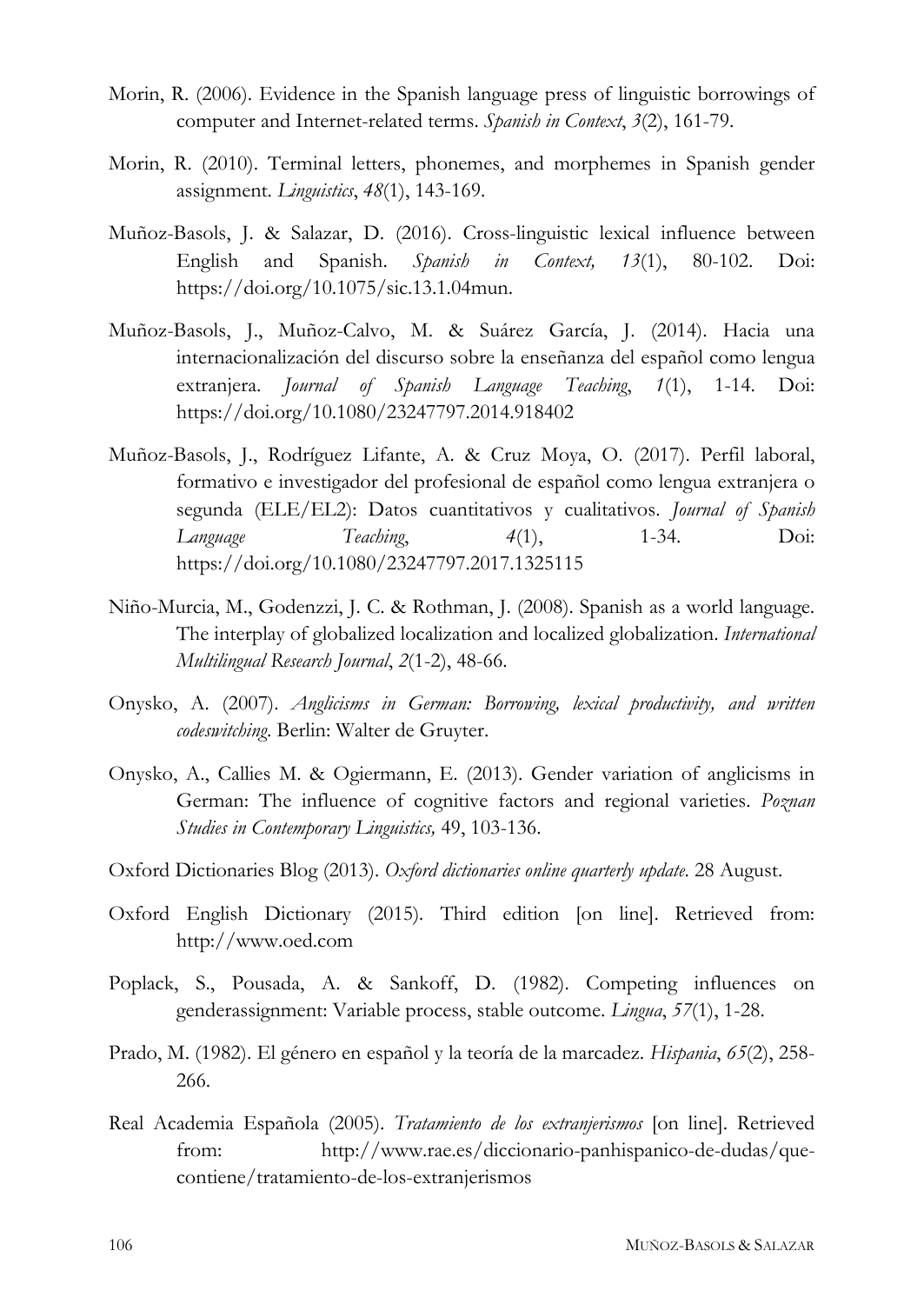- Real Academia Española (2014). *Diccionario de la lengua española*. 23rd edition. Madrid: Espasa.
- Real Academia Española (2015). *Corpus del español del siglo XXI* [on line]. Retrieved from:<http://web.frl.es/CORPES/view/inicioExterno.view>
- Rodríguez González, F. (1980). *Estudio lingüístico de las siglas en español actual*. Unpublished doctoral dissertation, University of Alberta, Canada.
- Rodríguez González, F. (2002). Anglicismos y calcos en el español actual. In F. San Vicente (Ed.), *L'inglese e le altre lingue europee: Studi sull'interferenza lingüística* (pp. 149-169). Bologna: Clueb.
- Rodríguez González, F. (2013). Pseudoanglicismos en español actual. Revisión crítica y tratamiento lexicográfico. *Revista Española de Lingüística, 43*(1), 123-168.
- Rodríguez González, F. (2017). *Gran diccionario de anglicismos*. Madrid: Arco/Libros.
- Rodríguez Segura, D. (1999). *Panorama del anglicismo en español*. Almería: Universidad de Almería.
- Sánchez, M. (1995). *Clasificación y análisis de préstamos del inglés en la prensa de España y México*. Lewiston, NY: Mellen Press.
- Smead, R. (2000). On the assignment of gender to Chicano anglicisms: Processes and results. *Bilingual Review*, *25*(3), 277-297.
- Thornton, A. M. (2009). Constraining gender assignment rules. *Language Sciences*, *31*(1), 14-32.
- Varela, M. (2014). La invasión de palabras inglesas es brutal, hay un poco de estupidez ciudadana. *La Opinión* [on line]. Retrieved from: [http://www.laopinioncoruna.es/contraportada/2014/10/23/invasion](http://www.laopinioncoruna.es/contraportada/2014/10/23/invasion-palabras-%09inglesas-brutal-hay/891426.html)[palabras-inglesas-brutal-hay/891426.html](http://www.laopinioncoruna.es/contraportada/2014/10/23/invasion-palabras-%09inglesas-brutal-hay/891426.html)
- Wierzbicka, A. (2006). The concept of 'dialogue' in cross-linguistic and cross-cultural perspective. *Discourse Studies*, *8*(5), 675-703.
- Xue, J. & Zuo, W. (2013). English dominance and its influence on international communication. *Theory and Practice in Language Studies*, *3*(12), 2262-2266.
- Zuckermann, G. (2003). *Language contact and lexical enrichment in Israeli Hebrew*. Basingstoke: Palgrave Macmillan.